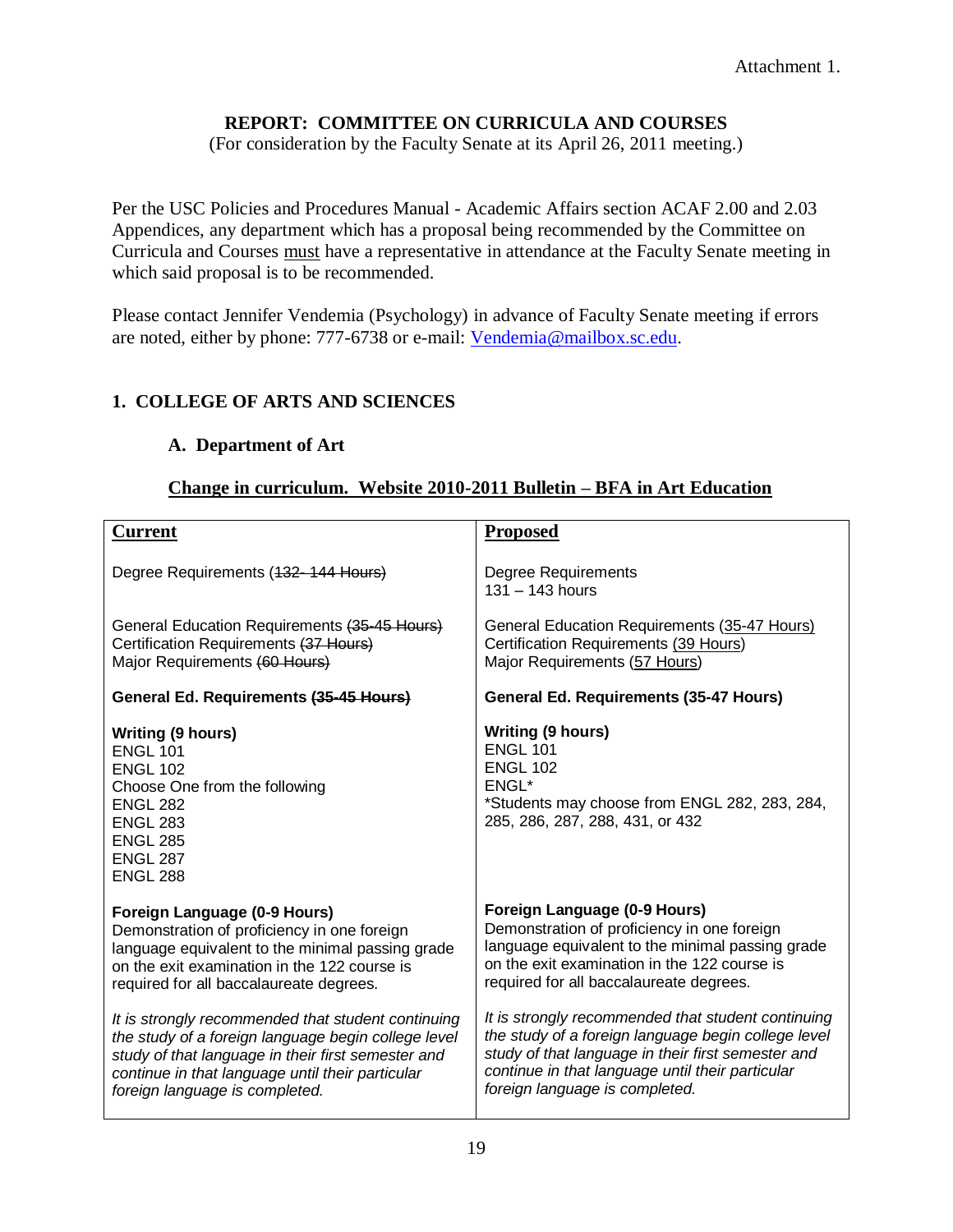| Mathematics/Quantitative Skills*<br>Option 1: (9 Hours)<br>MATH 111 - Basic College Mathematics<br>CSCE 101 - Introduction to Computer Concepts<br>CSCE 102 - General Applications Programming                                                                                                                                                                                                                                                                                                    | <b>Mathematics/Quantitative Skills</b><br>$(6-9$ Hours)<br>MATH 111 - Basic College Mathematics (or<br>qualifying score on placement test)<br>Option 2: (6-7 Hours)                                                                                                                                                                                                                                                                                                                                                                                                                                                         |
|---------------------------------------------------------------------------------------------------------------------------------------------------------------------------------------------------------------------------------------------------------------------------------------------------------------------------------------------------------------------------------------------------------------------------------------------------------------------------------------------------|-----------------------------------------------------------------------------------------------------------------------------------------------------------------------------------------------------------------------------------------------------------------------------------------------------------------------------------------------------------------------------------------------------------------------------------------------------------------------------------------------------------------------------------------------------------------------------------------------------------------------------|
| Option 2: (6-7 Hours)<br>MATH 122 or MATH 141<br>An additional course from CSCE, STAT, or MATH                                                                                                                                                                                                                                                                                                                                                                                                    | MATH 122 or MATH 141<br>An additional course from CSCE, STAT, or MATH                                                                                                                                                                                                                                                                                                                                                                                                                                                                                                                                                       |
| <b>Natural Science (8 Hours)</b><br>Both-biological and physical science (astronomy,<br>chemistry, geology, physical geography, physics)<br>must be represented, with a minimum of two<br>laboratory courses.                                                                                                                                                                                                                                                                                     | <b>Natural Science (8 Hours)</b><br>Select 2 laboratory courses from the following:<br>Anthropology (ANTH) 161<br><b>Astronomy (ASTR)</b><br>Biology (BIOL)<br>Chemistry (CHEM)<br>Environmental Science (ENVR) 101, ENVR 101L<br>Geography 201, 202<br>Geology 201, 202 (GEOL)<br>Marine Science (MSCI)<br>Physics (PHYS)                                                                                                                                                                                                                                                                                                  |
| Social Science (12 Hours)<br><b>ANTH 300 - Comparing Cultures Through Film</b><br>ANTH 356 - Anthropology of Art                                                                                                                                                                                                                                                                                                                                                                                  | <b>Liberal Arts (12 hours)</b><br>HIST 111 or 112 - American History*<br>ANTH 356 - Anthropology of Art                                                                                                                                                                                                                                                                                                                                                                                                                                                                                                                     |
| One additional social science from the following<br>fields: geography, history, government and<br>international studies, political science, psychology,<br>sociology, and philosophy. A maximum of 6 hours<br>may be earned in any one field.<br>One 3-hour course in American history is required<br>for teacher certification.                                                                                                                                                                  | Two additional courses from the following fields:<br>anthropology, geography, history, political science,<br>psychology, sociology, philosophy, women's and<br>gender studies, theater, religious studies, film and<br>media studies, dance and music. A maximum of 6<br>hours may be earned in any one field.                                                                                                                                                                                                                                                                                                              |
| Certification Requirements (37 hours)<br>The following professional courses in education are<br>required for all students preparing to teach art in K-<br>12 settings:                                                                                                                                                                                                                                                                                                                            | <b>Certification Requirements (39 hours)</b><br>The following professional courses in education are<br>required for all students preparing to teach art in K-<br>12 settings:                                                                                                                                                                                                                                                                                                                                                                                                                                               |
| EDFN 300 - Schools In Communities<br>EDPY 401 - Learners and the Diversity of Learning<br><b>EDTE 402 - Teachers and Teaching</b><br>ARTE 465 - Applied Art Education *<br>ARTE 525 - Elementary Methods for K-12 Art<br>Certification<br>ARTE 530 - Art of Children<br>ARTE 540 - The School Art Program<br>ARTE 541 - Practicum in Art Education<br>ARTE 550 - Incorporating New Media in Art<br>Education<br>ARTE 471 - Directed Teaching in Art *<br>Major Requirements (60 hours) (hours are | EDFN 300 - Schools In Communities (3 Hrs)<br>EDPY 401 - Learners and the Diversity of Learning<br>(3 Hrs)<br>ARTE 465 - Applied Art Education (3 Hrs)*<br>ARTE 471 - Directed Teaching in Art (12 Hrs)*<br>ARTE 525 - Elementary Methods for K-12 Art<br>Certification (3 Hrs)**<br>ARTE 525P - Elementary Methods for K-12<br>Certification, Practicum I (1Hrs)**<br>ARTE 530 - Art of Children (3 Hrs)<br>ARTE 540 - The School Art Program (3 Hrs)***<br>ARTE 540P - Practicum in Art Education (1Hrs)***<br>ARTE 550 - Incorporating New Media in Art<br>Education (3 Hrs)<br>ARTE 560 - Secondary Methods for K-12 Art |
| wrong here - actual 57 hours)                                                                                                                                                                                                                                                                                                                                                                                                                                                                     | Certification (3 Hrs)****                                                                                                                                                                                                                                                                                                                                                                                                                                                                                                                                                                                                   |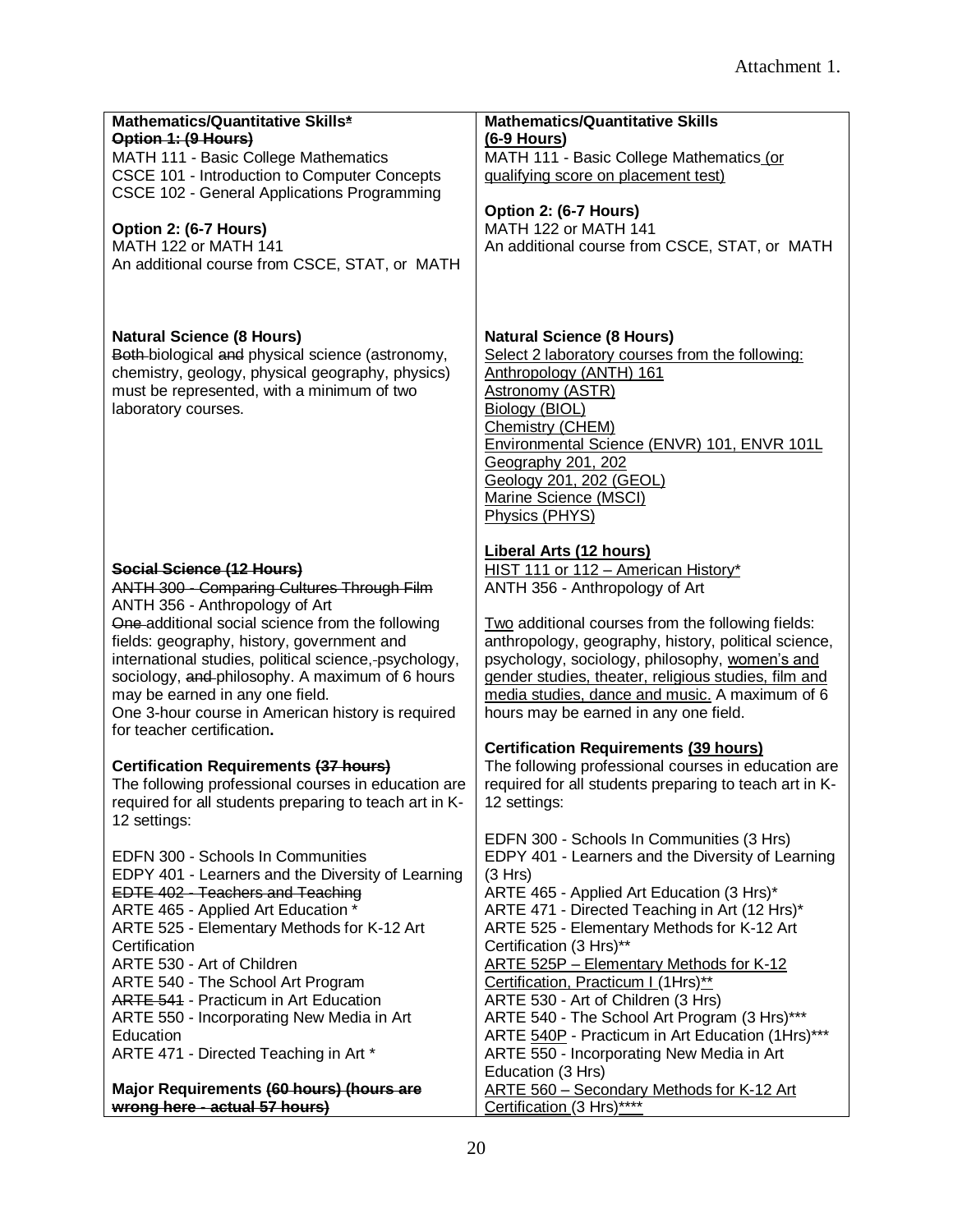| ARTS 102 - Visual Arts Computing                     | ARTE 560P- Secondary Methods for K-12 Art              |
|------------------------------------------------------|--------------------------------------------------------|
| ARTS 103 - Fundamentals of Art                       | Certification Practicum II (1 Hr)****                  |
| ARTS 104 - 3-Dimensional Design I                    |                                                        |
| <b>ARTS 107 - Color and Composition</b>              | <b>Major Requirements (57 hours)</b>                   |
| ARTS 108 3D Design II                                | ARTS 103 - Fundamentals of Art (3 Hrs)                 |
| ARTS 111 - Basic Drawing I                           | ARTS 104 - 3-Dimensional Design I (3 Hrs)              |
| ARTS 112 - Basic Drawing II                          | ARTS 111 - Basic Drawing I (3 Hrs)                     |
| ARTS 210 - Introduction to Painting                  | ARTS 230 – Introduction to Drawing (3 Hrs)             |
| ARTS 215 - Introduction to Printmaking               | ARTS 210 - Introduction to Painting (3 Hrs)            |
| ARTS 225 - Introduction to 3D Studies                | ARTS 215 - Introduction to Printmaking (3 Hrs)         |
|                                                      | ARTS 220 - Beginning Ceramics (3 Hrs)                  |
| Select one Course from the following:                | ARTS 225 or ARTS 555 - Introduction to 3D              |
|                                                      | Studies or Jewelry Making (3 Hrs)                      |
| ARTS 220 - Beginning Ceramics                        | ARTE 232 - Figure Structure I (3 Hrs)                  |
| ARTS 235 - Introduction to Fiber Arts                | ARTS 261 - Introduction to Photography (3 Hrs)         |
| ARTS 255 - Introduction to Jewelry making            | ARTS - Elective (3 Hrs)                                |
| <b>ARTS 258 - Introduction to Crafts</b>             | ARTS - Elective (3 Hrs)                                |
|                                                      | ARTS - Elective (3 Hrs)                                |
| Four additional courses**                            | ARTS - Elective (3 Hrs)                                |
| <b>ARTE 345 or ARTE 555</b>                          | ARTS - Elective (3 Hrs)                                |
| ARTH 105 - History of Western Art                    |                                                        |
| ARTH 106 - History of Western Art                    | Each student must have a concentration of at least     |
| <b>Two additional ARTH course</b>                    | 9 hours in one studio area at the 200 level or         |
|                                                      | above.                                                 |
| Notes:                                               |                                                        |
| *Block courses–ARTE 471 and ARTE 465 are             | Four additional courses in Art History                 |
| taken in the last year of study.                     | Art History 4 courses (12 hours)                       |
|                                                      | ARTH 105 - History of Western Art (3 Hrs)              |
| **Each student must have a concentration of at       | ARTH 106 - History of Western Art (3 Hrs)              |
| least 9 hours in one studio area at the 200 level or | <b>ARTH one course in contemporary Art History (3)</b> |
| above.                                               | Hrs)                                                   |
|                                                      | ARTH - Elective (3 Hrs)                                |
|                                                      |                                                        |
|                                                      | Notes:                                                 |
|                                                      | *Block courses-ARTE 471 and ARTE 465 are               |
|                                                      | taken in the last year of study.                       |
|                                                      |                                                        |
|                                                      |                                                        |
|                                                      | ** ARTE 525 & ARTE 525P are corequisites               |
|                                                      | *** ARTE 540 and ARTE 540P are corequisites            |
|                                                      | **** ARTE 560 and ARTE 560P are corequisites           |
|                                                      |                                                        |

### **New courses**

|           | 525) Restricted to: Undergraduates only                                |
|-----------|------------------------------------------------------------------------|
|           | Experiential practice and learning in elementary schools. (Coreq: ARTE |
| ARTE 525P | Elementary Methods for K-12 Art Certification Practicum. (1)           |

ARTE 560P Secondary Methods for K-12 Art Certification Practicum. (1) Experiential curriculum, methods, and materials for teaching secondary school children. (Coreq: ARTE 560) **Restricted to: Undergraduates only**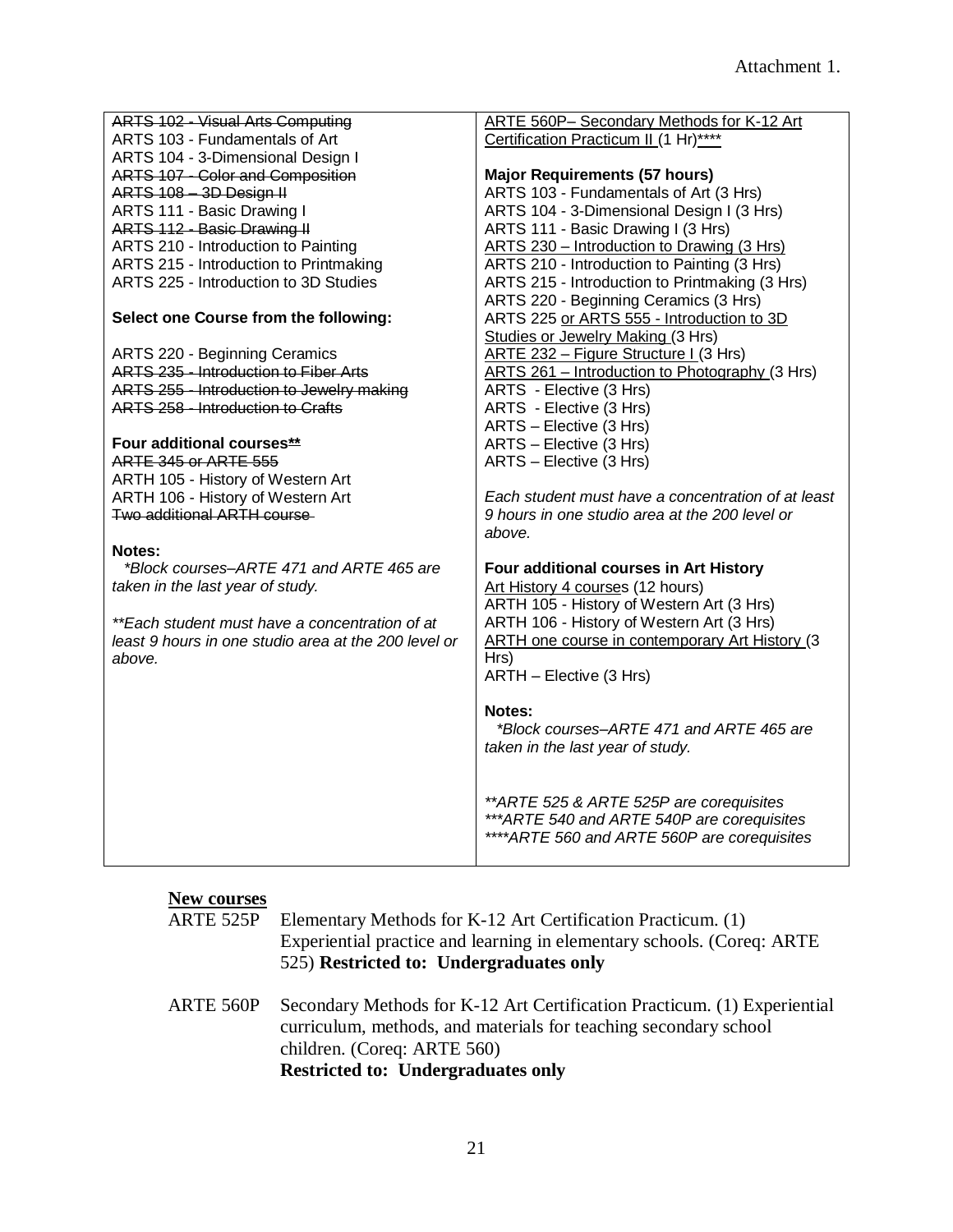### **Change in course number and corequisite**

|     |                | <b>Restricted to: Undergraduates only</b>                   |
|-----|----------------|-------------------------------------------------------------|
| To: |                | ARTE 540P Practicum in Art Education. (1) (Coreq: ARTE 540) |
|     | From: ARTE 541 | Practicum in Art Education. (1) (Coreq: ARTE 540)           |

### **Change in title and description**

|     | From: ARTE 560  | Interdisciplinary Art. (3) An exploration of the common aspects and       |
|-----|-----------------|---------------------------------------------------------------------------|
|     |                 | interrelationships of the visual arts, music, theatre, and dance.         |
| To: | <b>ARTE 560</b> | Secondary Methods for K-12 Art Certification. (3) Curriculum, methods,    |
|     |                 | and materials for teaching art to secondary school students. (Coreq: ARTS |
|     |                 | 560P) Restricted to: Undergraduates only                                  |

### **Change in curriculum. Website 2010-2011 Bulletin – BA in Art Studio**

| <b>Current</b>                                          | <b>Proposed</b>                                       |
|---------------------------------------------------------|-------------------------------------------------------|
| <b>Bachelor of Arts (BA)</b>                            | <b>Bachelor of Arts (BA)</b>                          |
| <b>Art Studio</b>                                       | <b>Art Studio</b>                                     |
|                                                         |                                                       |
| Degree Requirements (120 Hours)                         | <b>Degree Requirements (120 Hours)</b>                |
| Art Studio Major (39 Hours)                             | <b>Art Studio BA Major (39 hours)</b>                 |
| Choose one track                                        |                                                       |
|                                                         | <b>Foundations Requirements (15 hrs)</b>              |
| <b>BA Ceramics Track</b>                                | <b>ARTS</b> 102<br><b>Introduction to Visual Arts</b> |
| <b>Foundations Requirements (24 Hrs)</b>                | Computing                                             |
| <b>ARTS 102 - Introduction to Visual Arts Computing</b> | <b>ARTS</b> 103<br>Fundamentals of Art                |
| <b>ARTS 103 - Fundamentals of Art</b>                   | 3D Design I<br><b>ARTS</b> 104                        |
| ARTS 104 - 3-Dimensional Design I                       | <b>Color and Composition</b><br>ARTS 107              |
| <b>ARTS 108 - 3-Dimensional Design II</b>               | ARTS 111 Basic Drawing I                              |
| <b>ARTS 111 - Basic Drawing I</b>                       |                                                       |
| <b>ARTS 112 Basic Drawing II</b>                        | <b>Major Requirements (24 hrs)</b>                    |
| <b>ARTS 220 - Beginning Ceramics</b>                    | <b>ARTS</b> 210 Introduction to Painting              |
| <b>ARTS 225 - Introduction to Three-Dimensional</b>     | <b>ARTS</b> 230 Introduction to Drawing               |
| <b>Studies</b>                                          | <b>ARTS</b> 215 Introduction to Printmaking           |
|                                                         | <b>ARTS</b> 220 Introduction to Ceramics              |
| <b>BA Design Track</b>                                  | <b>ARTS</b> 225 Introduction to 3D Studies            |
| <b>Foundation Requirements (24 Hrs)</b>                 | <b>ARTS</b> 261 Introduction to Photography           |
| <b>ARTS 102 - Introduction to Visual Arts Computing</b> | <b>ARTS</b> 245 Graphic Design I                      |
| <b>ARTS 103 - Fundamentals of Art</b>                   | ARTS Elective at the 300 level or above               |
| <b>ARTS 107 - Color and Composition</b>                 |                                                       |
| <b>ARTS 111 - Basic Drawing I</b>                       | <b>Additional Requirements</b>                        |
| <b>ARTS 112 - Basic Drawing II</b>                      |                                                       |
| <b>ARTS 245 - Graphic Design I</b>                      | <b>Art History (9 Hours)</b>                          |
| <b>ARTS 246 - Graphic Design II</b>                     | Select 9 hours from ARTH*                             |
| Select 1 course from the following:                     |                                                       |
| <b>ARTS 260 - Introduction to Photography</b>           | *Art history may count as a general education         |
| <b>ARTS 261 - Photography</b>                           | requirement, cognate, or free elective.               |
|                                                         |                                                       |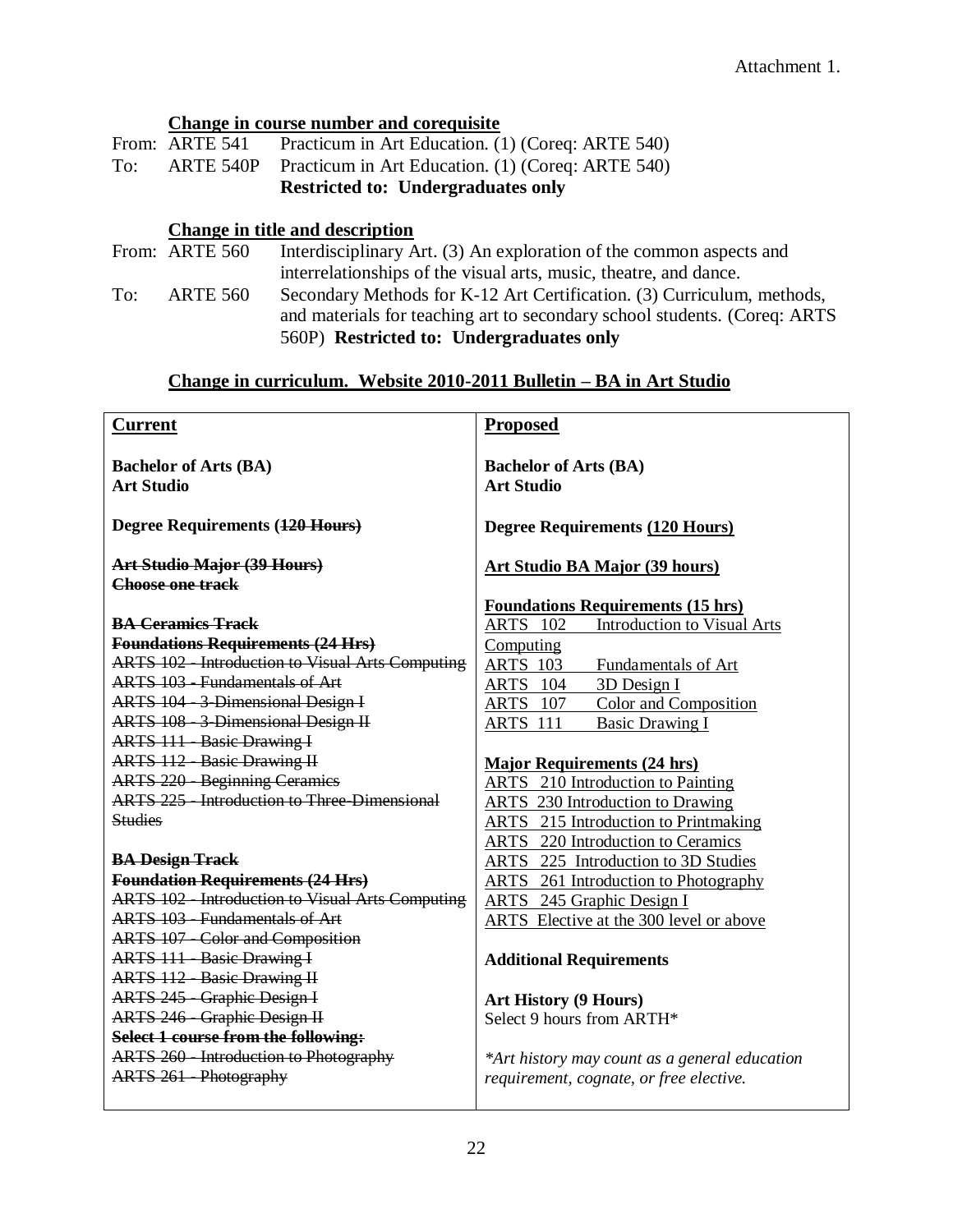| <b>BA Drawing Track</b>                                                               |  |
|---------------------------------------------------------------------------------------|--|
| <b>Foundation Requirements (24 Hours)</b>                                             |  |
| <b>ARTS 102 - Introduction to Visual Arts Computing</b>                               |  |
| <b>ARTS 103 - Fundamentals of Art</b>                                                 |  |
| <b>ARTS</b> 104 - 3 Dimensional Design I                                              |  |
| <b>ARTS 107 - Color and Composition</b>                                               |  |
| <b>ARTS 111 - Basic Drawing I</b>                                                     |  |
| <b>ARTS 112 - Basic Drawing II</b>                                                    |  |
| <b>ARTS 232 - Figure Structure I</b>                                                  |  |
| Select 1 course from the following:                                                   |  |
| <b>ARTS 210 - Introduction to Painting</b>                                            |  |
| <b>ARTS 233 - Figure Structure II</b>                                                 |  |
|                                                                                       |  |
| <b>BA Painting Track</b>                                                              |  |
| <b>Foundation Requirements (24 Hours)</b>                                             |  |
| <b>ARTS 102 - Introduction to Visual Arts Computing</b>                               |  |
| <b>ARTS 103 - Fundamentals of Art</b>                                                 |  |
| ARTS 104 - 3-Dimensional Design I                                                     |  |
| <b>ARTS 107 - Color and Composition</b>                                               |  |
| <b>ARTS 111 - Basic Drawing I</b>                                                     |  |
| <b>ARTS 112 - Basic Drawing II</b>                                                    |  |
| <b>ARTS 210 - Introduction to Painting</b>                                            |  |
| Select 1 course from the following:                                                   |  |
|                                                                                       |  |
| <b>ARTS 232 - Figure Structure I</b><br><b>ARTS 260 - Introduction to Photography</b> |  |
|                                                                                       |  |
| <b>ARTS 261 - Photography</b>                                                         |  |
| <b>BA Photography Track</b>                                                           |  |
| <b>Foundation Requirements (24 Hours</b>                                              |  |
| <b>ARTS 102 - Introduction to Visual Arts Computing</b>                               |  |
| <b>ARTS 103 - Fundamentals of Art</b>                                                 |  |
| <b>ARTS 104 - 3 Dimensional Design I</b>                                              |  |
|                                                                                       |  |
| <b>ARTS 107 - Color and Composition</b>                                               |  |
| <b>ARTS 111 - Basic Drawing I</b>                                                     |  |
| <b>ARTS 112 - Basic Drawing II</b>                                                    |  |
| <b>ARTS 215 - Introduction to Printmaking</b><br><b>ARTS 261 - Photography</b>        |  |
|                                                                                       |  |
|                                                                                       |  |
| <b>BA Printmaking Track</b><br><b>Foundation Requirements (24 Hours)</b>              |  |
| <b>ARTS 102 - Introduction to Visual Arts Computing</b>                               |  |
| <b>ARTS 103 - Fundamentals of Art</b>                                                 |  |
|                                                                                       |  |
| ARTS 104 - 3-Dimensional Design I                                                     |  |
| <b>ARTS 107 - Color and Composition</b>                                               |  |
| <b>ARTS 111 - Basic Drawing I</b>                                                     |  |
| <b>ARTS 112 - Basic Drawing II</b>                                                    |  |
| <b>ARTS 215 - Introduction to Printmaking</b>                                         |  |
| Select 1 course from the following:                                                   |  |
| <b>ARTS 232 - Figure Structure I</b>                                                  |  |
| <b>ARTS 260 - Introduction to Photography</b>                                         |  |
| <b>ARTS 261 - Photography</b>                                                         |  |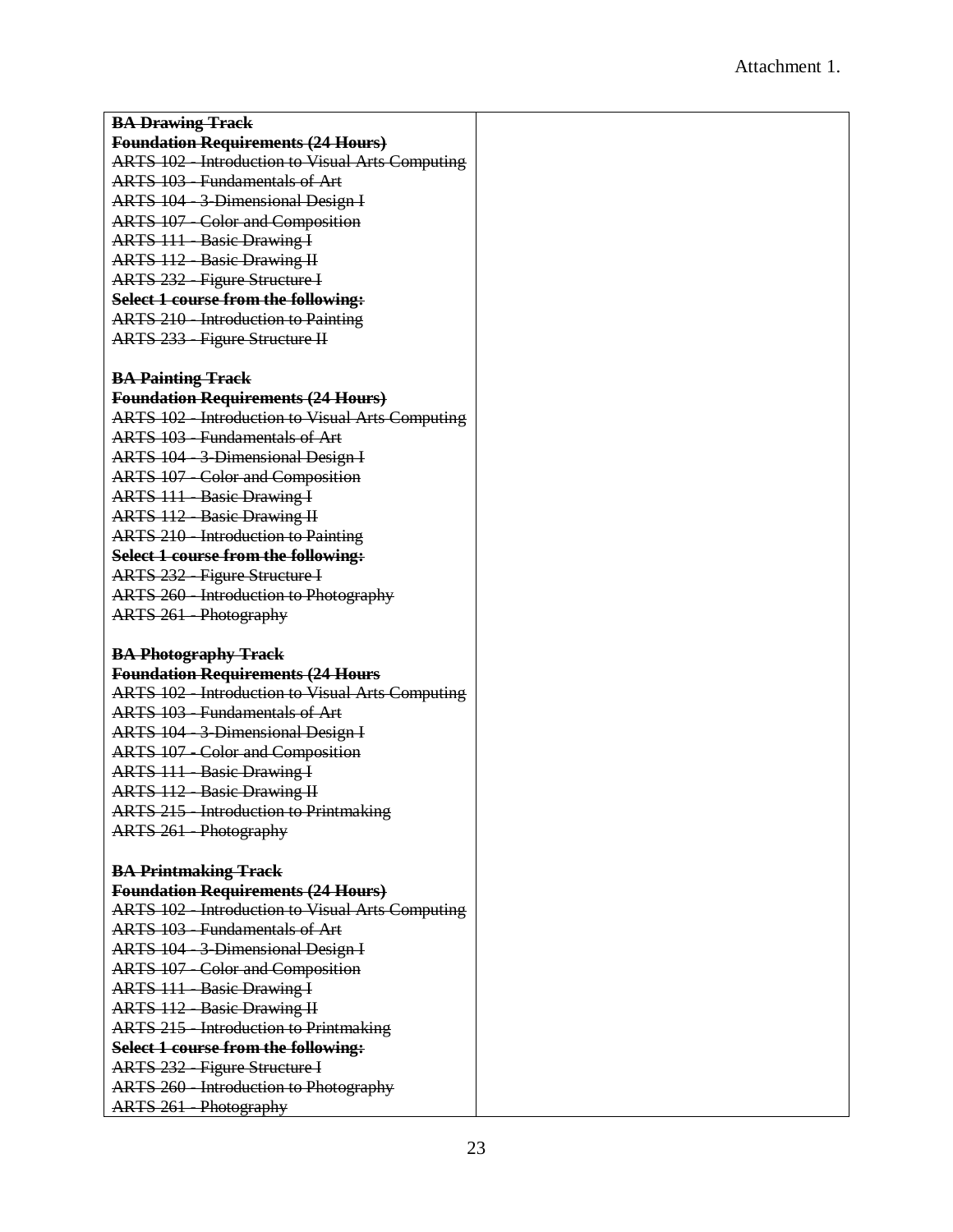| <b>BA 3D Studies Track</b>                              |
|---------------------------------------------------------|
| <b>Foundation Requirements (24 Hours)</b>               |
| <b>ARTS 102 - Introduction to Visual Arts Computing</b> |
| <b>ARTS 103 - Fundamentals of Art</b>                   |
| ARTS 104 - 3-Dimensional Design I                       |
| ARTS 108 - 3-Dimensional Design II                      |
| <b>ARTS 111 - Basic Drawing I</b>                       |
| <b>ARTS 112 - Basic Drawing II</b>                      |
| <b>ARTS 220 - Beginning Ceramics</b>                    |
| <b>ARTS 225 - Introduction to Three-Dimensional</b>     |
| <b>Studies</b>                                          |
|                                                         |
| <b>ARTS Electives (15 Hours)</b>                        |
| Select 15 hours of ARTS 200 or above.                   |
|                                                         |
| Six of these hours must be chosen in one of the         |
| following areas: painting, drawing, printmaking,        |
| 3D studies, ceramics, photography, design. The six      |
| hours must correspond to the students chosen track.     |
|                                                         |
| <b>Additional Requirements</b>                          |
|                                                         |
| <b>Art History (9 Hours)</b>                            |
| Select 9 hours from ARTH*                               |
|                                                         |
| *Art history may count as a general education           |
| requirement, cognate, or free elective.                 |
|                                                         |
|                                                         |

## **Change in curriculum. Website 2010-2011 Bulletin – BFA Art Studio**

| Current                                                                                                                                                                                     | <b>Proposed</b>                                                                                                                                                                      |
|---------------------------------------------------------------------------------------------------------------------------------------------------------------------------------------------|--------------------------------------------------------------------------------------------------------------------------------------------------------------------------------------|
| Degree Requirements (128-143 Hours)                                                                                                                                                         | Degree Requirements (128-137 Hours)                                                                                                                                                  |
| College Core<br>1.<br><b>Distribution Requirements</b><br>2.<br><b>Cultural Awareness and Writing Emphasis</b><br>3.<br>Requirements<br>Major<br>4.<br>Cognate or Minor<br><u>Electives</u> | College Core<br>1.<br><b>Distribution Requirements</b><br>2.<br>3.<br><b>Cultural Awareness and Writing Emphasis</b><br>Requirements<br>Major<br>4.<br>5.<br>Art History Requirement |
| College Core for B.A. and B.F.A. Degrees - Curricula I<br>{NO CHANGES}                                                                                                                      | College Core for B.A. and B.F.A. Degrees - Curricula I<br>{NO CHANGES}                                                                                                               |
| Art Studio Major (63 Hours)                                                                                                                                                                 | Art Studio Major (63 Hours)                                                                                                                                                          |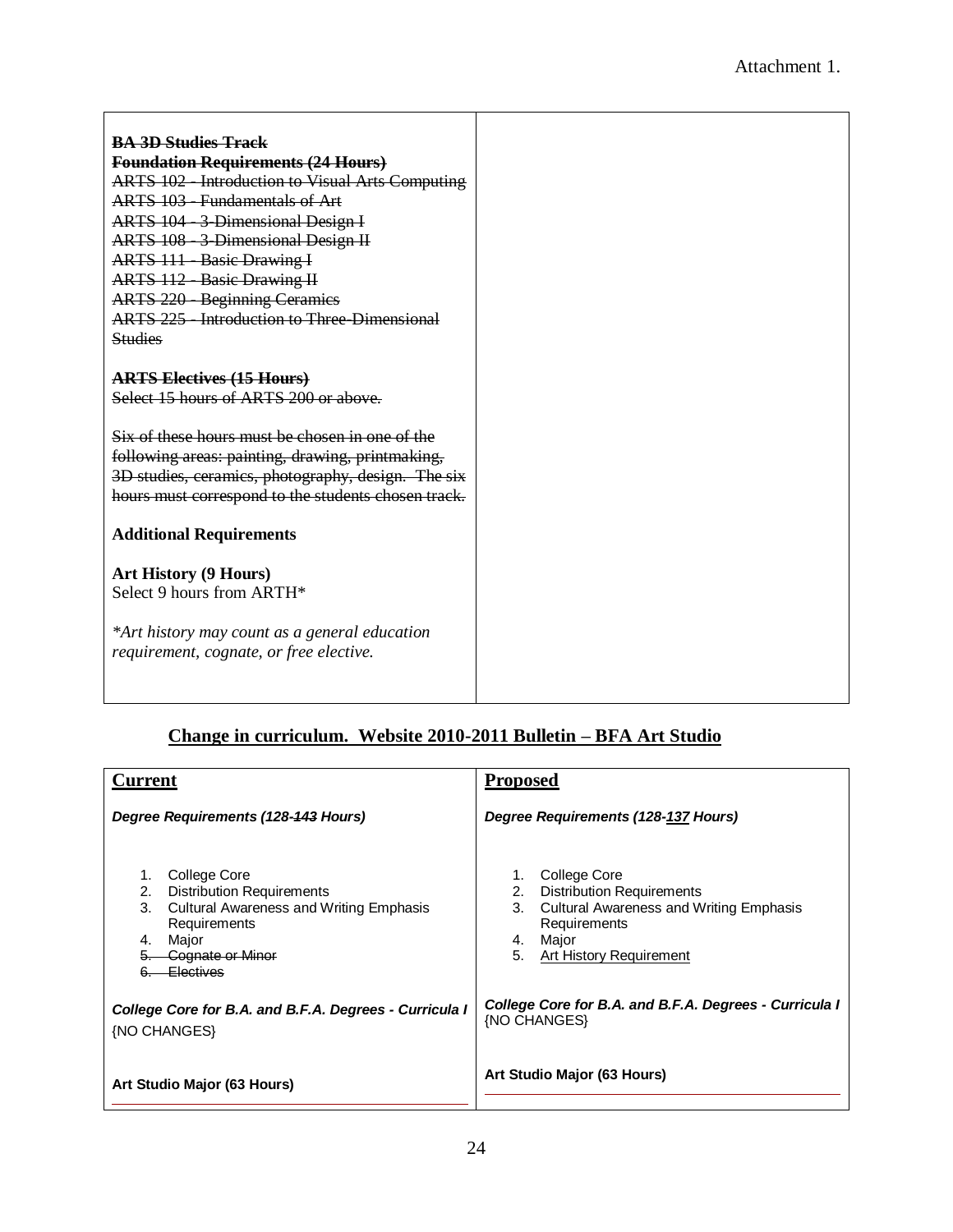| A minimum grade of C must be earned in all major<br>courses                                                                                                                                                                        | A minimum grade of C must be earned in all major<br>courses                                                                                                                                                                                                                                                                                                                           |
|------------------------------------------------------------------------------------------------------------------------------------------------------------------------------------------------------------------------------------|---------------------------------------------------------------------------------------------------------------------------------------------------------------------------------------------------------------------------------------------------------------------------------------------------------------------------------------------------------------------------------------|
| Art History (12 Hours)                                                                                                                                                                                                             | Art History (12 Hours)                                                                                                                                                                                                                                                                                                                                                                |
| ARTH 106 - History of Western Art<br>٠<br>One course selected from Modern Art History**<br>٠<br>Two intermediate or advanced courses selected<br>٠<br>from Art History**<br><b>**May apply towards fulfillment of the Cognate.</b> | ARTH 106 - History of Western Art<br>One course selected from Modern Art History<br>Two intermediate or advanced courses selected<br>$\bullet$<br>from Art History<br>The 12 hours of Art History as specified must be<br>completed in addition to the 63 hours of major course<br>work. The 12 hours of Art History as specified may not<br>apply to general education requirements. |
| Select 1 option from the following:                                                                                                                                                                                                | Select 1 option from the following: Ceramics,<br>Drawing, Graphic Design, Painting, Photography,<br><b>Printmaking, Sculpture</b>                                                                                                                                                                                                                                                     |
| Candidate must complete the foundation requirements<br>before moving on to advanced course work.                                                                                                                                   | Candidate must complete the foundation requirements<br>before moving on to advanced course work.                                                                                                                                                                                                                                                                                      |

| <b>Current</b>                                                                                                                                                                                                                                                                                                                                                              | <b>Proposed</b>                                                                                                                                                                                                                         |
|-----------------------------------------------------------------------------------------------------------------------------------------------------------------------------------------------------------------------------------------------------------------------------------------------------------------------------------------------------------------------------|-----------------------------------------------------------------------------------------------------------------------------------------------------------------------------------------------------------------------------------------|
| <b>BFA Ceramics Option (63 hours)</b>                                                                                                                                                                                                                                                                                                                                       | <b>BFA Ceramics Option (63 Hours)</b>                                                                                                                                                                                                   |
| <b>Foundations Requirements (24 Hours)</b><br>ARTS 102 - Introduction to Visual Arts Computing<br>ARTS 103 - Fundamentals of Art<br>ARTS 104 - 3-Dimensional Design I<br>ARTS 108 - 3-Dimensional Design II<br>ARTS 111 - Basic Drawing I<br>ARTS 112 - Basic Drawing II<br><b>ARTS 220 - Beginning Ceramics</b><br>ARTS 225 - Introduction to Three<br>Dimensional Studies | <b>Foundations Requirements (15 Hours)</b><br>ARTS 102 - Introduction to Visual Arts Computing<br>ARTS 103 - Fundamentals of Art<br>ARTS 104 - 3-Dimensional Design I<br>ARTS 107 - Color and Composition<br>ARTS 111 - Basic Drawing I |
| Major Requirements (39 Hours)                                                                                                                                                                                                                                                                                                                                               | <b>Major Requirements (48 Hours)</b>                                                                                                                                                                                                    |
| ARTS 320 - Intermediate Ceramics I                                                                                                                                                                                                                                                                                                                                          |                                                                                                                                                                                                                                         |
|                                                                                                                                                                                                                                                                                                                                                                             |                                                                                                                                                                                                                                         |
| <b>ARTS 321 - Intermediate Ceramics II</b>                                                                                                                                                                                                                                                                                                                                  | <b>ARTS 220 - Beginning Ceramics (3hrs)</b><br>ARTS 225 - Introduction to 3D Studies (3hrs)                                                                                                                                             |
| ARTS 325 - Intermediate Three-Dimensional                                                                                                                                                                                                                                                                                                                                   | ARTS 100 - Portfolio Review (0 hrs)                                                                                                                                                                                                     |
| Studies I                                                                                                                                                                                                                                                                                                                                                                   | ARTS 325 Intermediate 3D I (3hrs)                                                                                                                                                                                                       |
| <b>ARTS 326 or ARTS 232</b>                                                                                                                                                                                                                                                                                                                                                 | <b>ARTS 326 Intermediate 3D II (3hrs)</b>                                                                                                                                                                                               |
| <b>ARTS 420 - Advanced Ceramics I</b>                                                                                                                                                                                                                                                                                                                                       | ARTS 320 Intermediate Ceramics I (3hrs)                                                                                                                                                                                                 |
| <b>ARTS 421 - Advanced Ceramics II</b>                                                                                                                                                                                                                                                                                                                                      | <b>ARTS 321 Intermediate Ceramics II (3hrs)</b>                                                                                                                                                                                         |
|                                                                                                                                                                                                                                                                                                                                                                             | <b>ARTS 420 Advanced Ceramics I (3hrs)</b>                                                                                                                                                                                              |
| Select 21 hours from ARTS 200 or above                                                                                                                                                                                                                                                                                                                                      | ARTS 421 Advanced Ceramics II (3hrs)                                                                                                                                                                                                    |
| 200 or above                                                                                                                                                                                                                                                                                                                                                                | <b>ARTS 520 Ceramics I (6hrs)</b>                                                                                                                                                                                                       |
|                                                                                                                                                                                                                                                                                                                                                                             | <b>ARTS 521 Ceramics II (6hrs)</b>                                                                                                                                                                                                      |
|                                                                                                                                                                                                                                                                                                                                                                             | ARTS Elective at the 200 level or above (3hrs)<br>ARTS Elective at the 200 level or above (3hrs)                                                                                                                                        |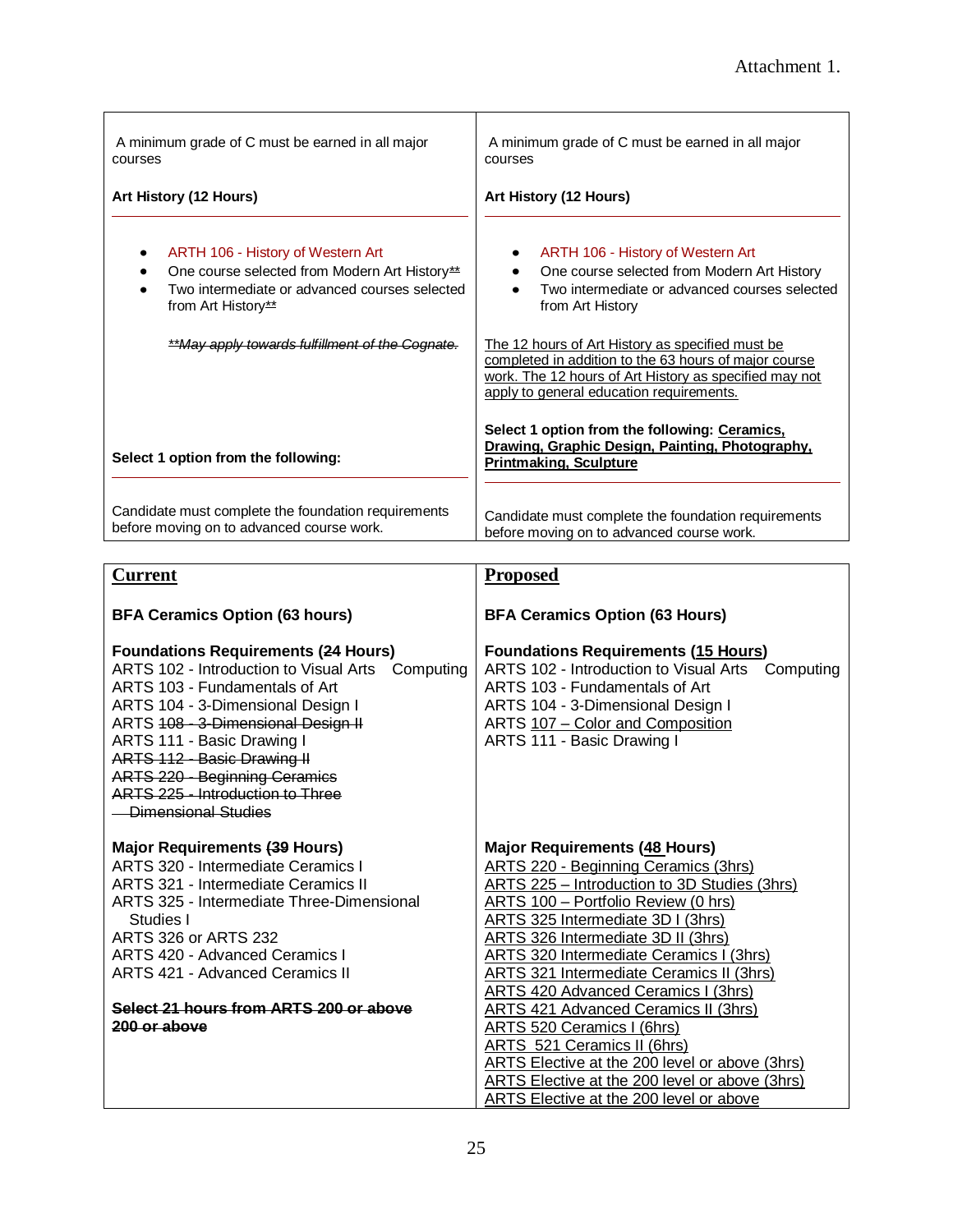|                                                                                                                                                                                                                                                                                                                                                                               | (3hrs)<br>ARTS Elective at the 200 level or above (3hrs)<br>ARTS 599 - Senior Thesis Exhibition (0hrs)                                                                                                                                                                                                                                                                                                                                                                                                                                                                                                                                                                                                                                                                                                                                 |  |
|-------------------------------------------------------------------------------------------------------------------------------------------------------------------------------------------------------------------------------------------------------------------------------------------------------------------------------------------------------------------------------|----------------------------------------------------------------------------------------------------------------------------------------------------------------------------------------------------------------------------------------------------------------------------------------------------------------------------------------------------------------------------------------------------------------------------------------------------------------------------------------------------------------------------------------------------------------------------------------------------------------------------------------------------------------------------------------------------------------------------------------------------------------------------------------------------------------------------------------|--|
| <b>BFA Design Option (63 hours)</b><br><b>Foundation Requirements (24 Hours)</b><br>ARTS 102 - Introduction to Visual Arts<br>Computing<br>ARTS 103 - Fundamentals of Art<br>ARTS 107 - Color and Composition<br>ARTS 111 - Basic Drawing I<br>ARTS 112 - Basic Drawing II<br>ARTS 245 - Graphic Design I<br>ARTS 246 - Graphic Design II<br><b>ARTS 260 or ARTS 261</b>      | <b>BFA Graphic Design Option (63 hours)</b><br><b>Foundations Requirements (15 Hours)</b><br>ARTS 102 - Introduction to Visual Arts Computing<br>ARTS 103 - Fundamentals of Art<br>ARTS 104 - 3-Dimensional Design I<br>ARTS 107 - Color and Composition<br>ARTS 111 - Basic Drawing I                                                                                                                                                                                                                                                                                                                                                                                                                                                                                                                                                 |  |
| <b>Major Requirements (39 Hours)</b><br><b>ARTS 265 - Illustration</b><br>ARTS 345 - Visual and Verbal Interaction<br>ARTS 346 - Series Development and<br>Practice<br>ARTS 445 - Time and Sequence<br><b>ARTS 446 - Structures</b><br>ARTS 447 - Senior Project I<br>ARTS 545 - Internship in Graphic Design<br>Select an additional 18 hours of ARTS                        | <b>Major Requirements (48 Hours)</b><br><b>ARTS 245 - Graphic Design I</b><br>(3hrs)<br><b>ARTS 246- Graphic Design II</b><br>(3hrs)<br>ARTS 100 - Portfolio Review<br>(0hrs)<br>ARTS 260 - Photography for Non-Majors (3hrs)<br>ARTS 265 - Illustration (3hrs)<br>ARTS 345 - Visual and Verbal Interaction (3hrs)<br>ARTS 346 - Series Development and Practice<br>(3hrs)<br>ARTS 445 - Time and Sequence (3hrs)<br>ARTS 446 - Structures (3hrs)<br>ARTS 447 - Senior Project I (3hrs)<br><b>ARTS 448 - Senior Graphic Design Portfolio</b><br>Preparation (3 hrs)<br>ARTS 545 - Internship in Graphic Design (3hrs)<br>ARTS Elective 200 or above<br>ARTS Elective 200 or above<br>ARTS Elective 200 or above<br><b>ARTS Elective 200 or above</b><br><b>ARTS Elective 200 or above</b><br>ARTS 400- Senior Thesis Exhibition (Ohrs) |  |
| <b>BFA Drawing Option (63 hours)</b><br><b>Foundation Requirements (24 Hours)</b><br>ARTS 102 - Introduction to Visual Arts Computing<br>ARTS 103 - Fundamentals of Art<br>ARTS 104 - 3-Dimensional Design I<br>ARTS 107 - Color and Composition<br>ARTS 111 - Basic Drawing I<br>ARTS 112 - Basic Drawing II<br>ARTS 232 - Figure Structure I<br><b>ARTS 210 or ARTS 233</b> | <b>BFA Drawing Option (63 Hours)</b><br><b>Foundations Requirements (15 Hours)</b><br>ARTS 102 - Introduction to Visual Arts<br>Computing<br>ARTS 103 - Fundamentals of Art<br>ARTS 104 - 3-Dimensional Design<br>ARTS 107 - Color and Composition<br>ARTS 111 - Basic Drawing I                                                                                                                                                                                                                                                                                                                                                                                                                                                                                                                                                       |  |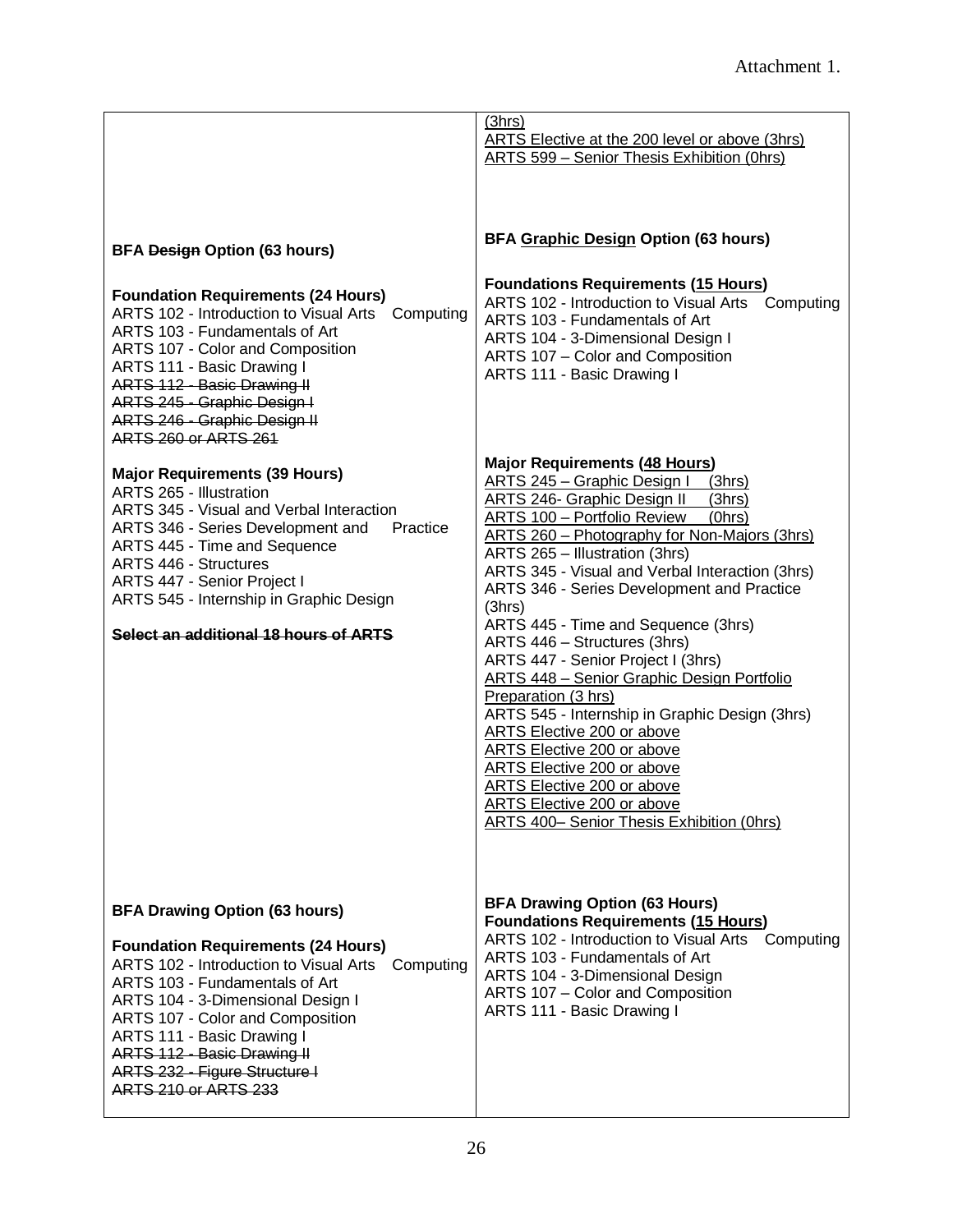| <b>Major Requirements (39 Hours)</b>              | <b>Major Requirements (48 Hours)</b>         |
|---------------------------------------------------|----------------------------------------------|
|                                                   |                                              |
| ARTS 330 - Intermediate Drawing I                 | ARTS 230 - Intro to Drawing (3hrs)           |
| ARTS 331 - Intermediate Drawing II                | ARTS 100 - Portfolio Review (0 hours)        |
| ARTS 430 - Advanced Drawing I                     | ARTS 232 – Figure Structure I (3hrs)         |
| ARTS 431 - Advanced Drawing II                    | <b>ARTS 233 – Figure Structure II (3hrs)</b> |
|                                                   | ARTS 330 - Intermediate Drawing I (3hrs)     |
| Select 6 hours of Figure Drawing, Painting,       | ARTS 331 - Intermediate Drawing II (3hrs)    |
|                                                   |                                              |
| Printmaking, or Photography                       | ARTS 430 - Advanced Drawing I (3hrs)         |
|                                                   | <b>ARTS 431 - Advanced Drawing II (3hrs)</b> |
| Select an additional 21 hours of ARTS 200 or      | <b>ARTS 530 - Drawing Capstone I (6hrs)</b>  |
| above                                             | ARTS 531 - Drawing Capstone II (6hrs)        |
|                                                   | ARTS 200 or above Elective (3hrs)            |
|                                                   |                                              |
|                                                   | ARTS 200 or above Elective (3hrs)            |
|                                                   | <b>ARTS 200 or above Elective (3hrs)</b>     |
|                                                   | ARTS 300 or above Elective (3hrs)            |
|                                                   | ARTS 300 or above Elective (3hrs)            |
|                                                   | ARTS 400 - Senior Thesis Exhibition (Ohrs)   |
|                                                   |                                              |
|                                                   |                                              |
|                                                   |                                              |
| <b>BFA Intermedia Option (63 hours)</b>           |                                              |
|                                                   |                                              |
|                                                   | <b>DELETE INTERMEDIA OPTION</b>              |
| <b>Foundation Requirements (24 Hours)</b>         |                                              |
| ARTS 102 - Introduction to Visual Arts Computing  |                                              |
| ARTS 103 - Fundamentals of Art                    |                                              |
| ARTS 104 - 3-Dimensional Design I                 |                                              |
| <b>ARTS 107 - Color and Composition</b>           |                                              |
|                                                   |                                              |
| ARTS 111 - Basic Drawing I                        |                                              |
| ARTS 112 - Basic Drawing II                       |                                              |
| ARTS 210 - Introduction to Painting               |                                              |
| <b>ARTS 245 or ARTS 261</b>                       |                                              |
|                                                   |                                              |
| <b>Major Requirements (12 Hours)</b>              |                                              |
|                                                   |                                              |
| Select 12 hours from 3 of the following groups:   |                                              |
|                                                   |                                              |
| <b>Painting</b>                                   |                                              |
| ARTS 310 - Intermediate Painting I                |                                              |
|                                                   |                                              |
| ARTS 311 - Intermediate Painting II               |                                              |
|                                                   |                                              |
| <b>Drawing</b>                                    |                                              |
| ARTS 330 - Intermediate Drawing I                 |                                              |
| ARTS 331 - Intermediate Drawing II                |                                              |
|                                                   |                                              |
|                                                   |                                              |
| <b>Graphic Design</b>                             |                                              |
| <b>ARTS 345 - Visual and Verbal Interaction</b>   |                                              |
| <b>ARTS 346 - Series Development and Practice</b> |                                              |
|                                                   |                                              |
| Photography                                       |                                              |
|                                                   |                                              |
| ARTS 360 - Intermediate Photography I             |                                              |
| ARTS 361 - Intermediate Photography II            |                                              |
|                                                   |                                              |
| <b>Additional Requirements (27 Hours)</b>         |                                              |
| ARTS 450 - Intermedia Studio I                    |                                              |
| ARTS 451 - Intermedia Studio II                   |                                              |
|                                                   |                                              |
|                                                   |                                              |
| Select an additional 21 hours from ARTS 200 or    |                                              |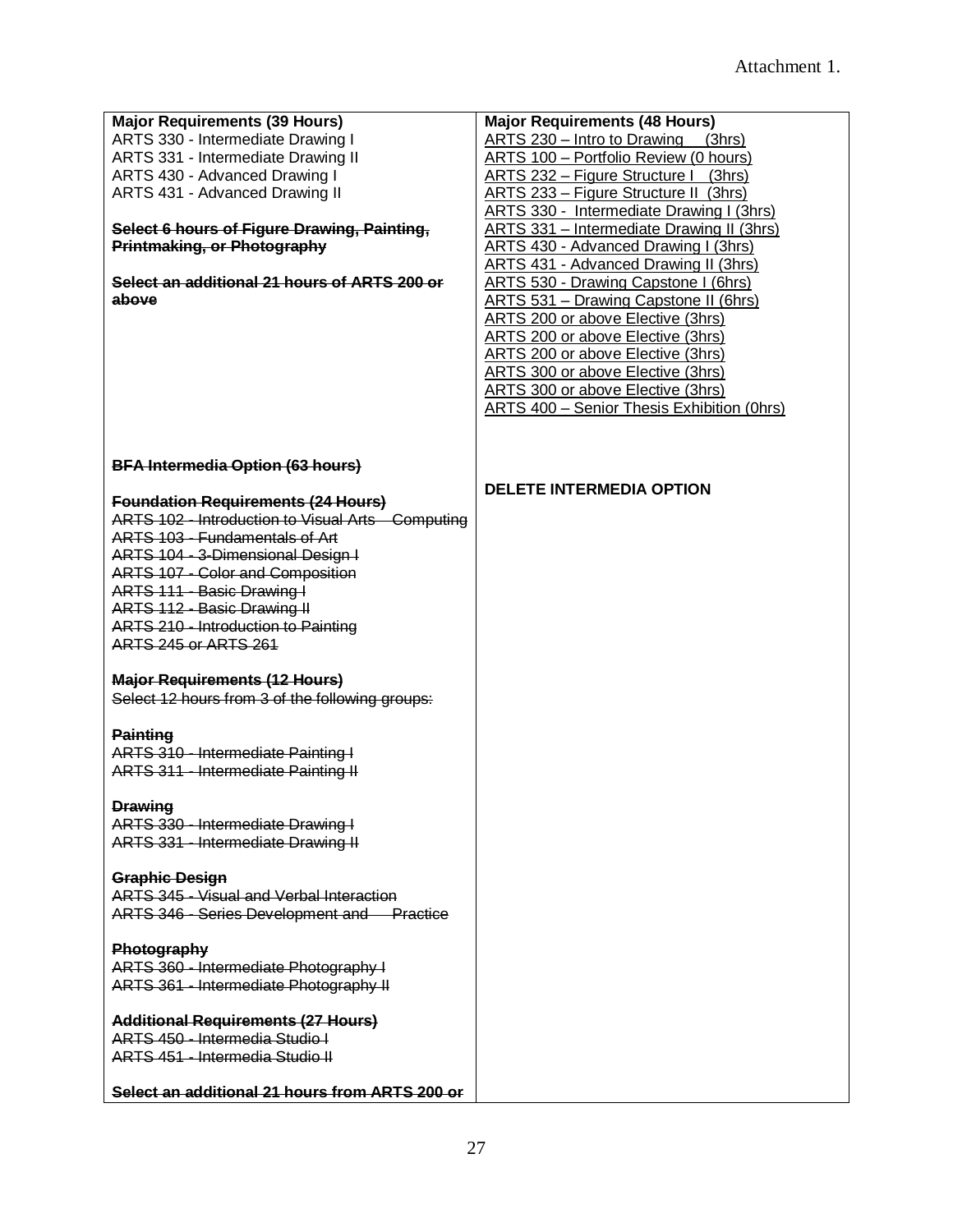| above                                                                                                                                                                                                                                                                                                                                     |                                                                                                                                                                                                                                                                                                                                                                                                                                                                                                                                                                                                                                                                                                                                                      |
|-------------------------------------------------------------------------------------------------------------------------------------------------------------------------------------------------------------------------------------------------------------------------------------------------------------------------------------------|------------------------------------------------------------------------------------------------------------------------------------------------------------------------------------------------------------------------------------------------------------------------------------------------------------------------------------------------------------------------------------------------------------------------------------------------------------------------------------------------------------------------------------------------------------------------------------------------------------------------------------------------------------------------------------------------------------------------------------------------------|
| <b>BFA Painting Option (63 hours)</b>                                                                                                                                                                                                                                                                                                     | <b>BFA Painting Option (63 hours)</b>                                                                                                                                                                                                                                                                                                                                                                                                                                                                                                                                                                                                                                                                                                                |
| <b>Foundation Requirements (24 Hours)</b><br>ARTS 102 - Introduction to Visual Arts Computing<br>ARTS 103 - Fundamentals of Art<br>ARTS 104 - 3-Dimensional Design I<br>ARTS 107 - Color and Composition<br>ARTS 111 - Basic Drawing I<br>ARTS 112 - Basic Drawing II<br><b>ARTS 210 - Introduction to Painting</b>                       | <b>Foundations Requirements (15 Hours)</b><br>ARTS 102 - Introduction to Visual Arts<br>Computing<br>ARTS 103 - Fundamentals of Art<br>ARTS 104 - 3-Dimensional Design I<br>ARTS 107 - Color and Composition<br>ARTS 111 - Basic Drawing                                                                                                                                                                                                                                                                                                                                                                                                                                                                                                             |
| Select 1 course from the following:<br>ARTS 232 - Figure Structure I<br>ARTS 260 - Introduction to Photography<br>ARTS 261 Photography                                                                                                                                                                                                    |                                                                                                                                                                                                                                                                                                                                                                                                                                                                                                                                                                                                                                                                                                                                                      |
| Major Requirements (39 Hours)<br>ARTS 310 - Intermediate Painting I<br><b>ARTS 311 - Intermediate Painting II</b><br>ARTS 410 - Advanced Painting I<br>ARTS 411 - Advanced Painting II<br>Select 6 hours from Drawing, Figure Drawing,<br>Printmaking, or Photography<br>Select an additional 21 hours of ARTS 200 or<br>above            | <b>Major Requirements (48 Hours)</b><br>ARTS 210 - Introduction to Painting<br>(3hrs)<br>ARTS 211 - Beginning Painting II (3 hrs)<br><b>ARTS 232 - Figure Structure I (3hrs)</b><br>ARTS 100 - Portfolio Review (0 hours)<br>ARTS 310 - Intermediate Painting I (3hrs)<br><b>ARTS 311 - Intermediate Painting II (3hrs)</b><br>ARTS 410 - Advanced Painting I (3hrs)<br><b>ARTS 411 - Advanced Painting II (3hrs)</b><br><b>ARTS 500 - Visual Meaning (3hrs)</b><br>ARTS 510 - Painting I (6hrs)<br>ARTS 511 - Painting II (6hrs)<br>ARTS 514 - Workshop: Painting (3hrs)<br><b>ARTS 400 - Senior Thesis Exhibition (Ohrs)</b><br>ARTS Elective 200 or above (3hrs)<br>ARTS Elective 200 or above (3hrs)<br><b>ARTS Elective 200 or above (3hrs)</b> |
| <b>BFA Photography Option (63 Hours)</b>                                                                                                                                                                                                                                                                                                  | <b>BFA Photography Option (63 Hours)</b>                                                                                                                                                                                                                                                                                                                                                                                                                                                                                                                                                                                                                                                                                                             |
| <b>Foundation Requirements (24 Hours)</b><br>ARTS 102 - Introduction to Visual Arts Computing<br>ARTS 103 - Fundamentals of Art<br>ARTS 104 - 3-Dimensional Design I<br>ARTS 107 - Color and Composition<br>ARTS 111 - Basic Drawing I<br>ARTS 112 - Basic Drawing II<br>ARTS 215 - Introduction to Printmaking<br>ARTS 261 - Photography | <b>Foundations Requirements (15 Hours)</b><br>ARTS 102 - Introduction to Visual Arts Computing<br>ARTS 103 - Fundamentals of Art<br>ARTS 104 - 3-Dimensional Design I<br>ARTS 107 - Color and Composition<br>ARTS 111 - Basic Drawing I                                                                                                                                                                                                                                                                                                                                                                                                                                                                                                              |
| <b>Major Requirements (39 Hours)</b>                                                                                                                                                                                                                                                                                                      | <b>Major Requirements (48 Hours)</b><br>ARTS 215 - Introduction to Printmaking (3hrs)                                                                                                                                                                                                                                                                                                                                                                                                                                                                                                                                                                                                                                                                |
| ARTS 245 - Graphic Design I<br>ARTS 360 - Intermediate Photography I<br>ARTS 361 - Intermediate Photography II<br>ARTS 460 - Advanced Photography I                                                                                                                                                                                       | ARTS 261 - Introduction to Photography (3hrs)<br>ARTS 360 - Advanced Black & White Photography<br>(3hrs)<br>ARTS 100 - Portfolio Review (0 hours)                                                                                                                                                                                                                                                                                                                                                                                                                                                                                                                                                                                                    |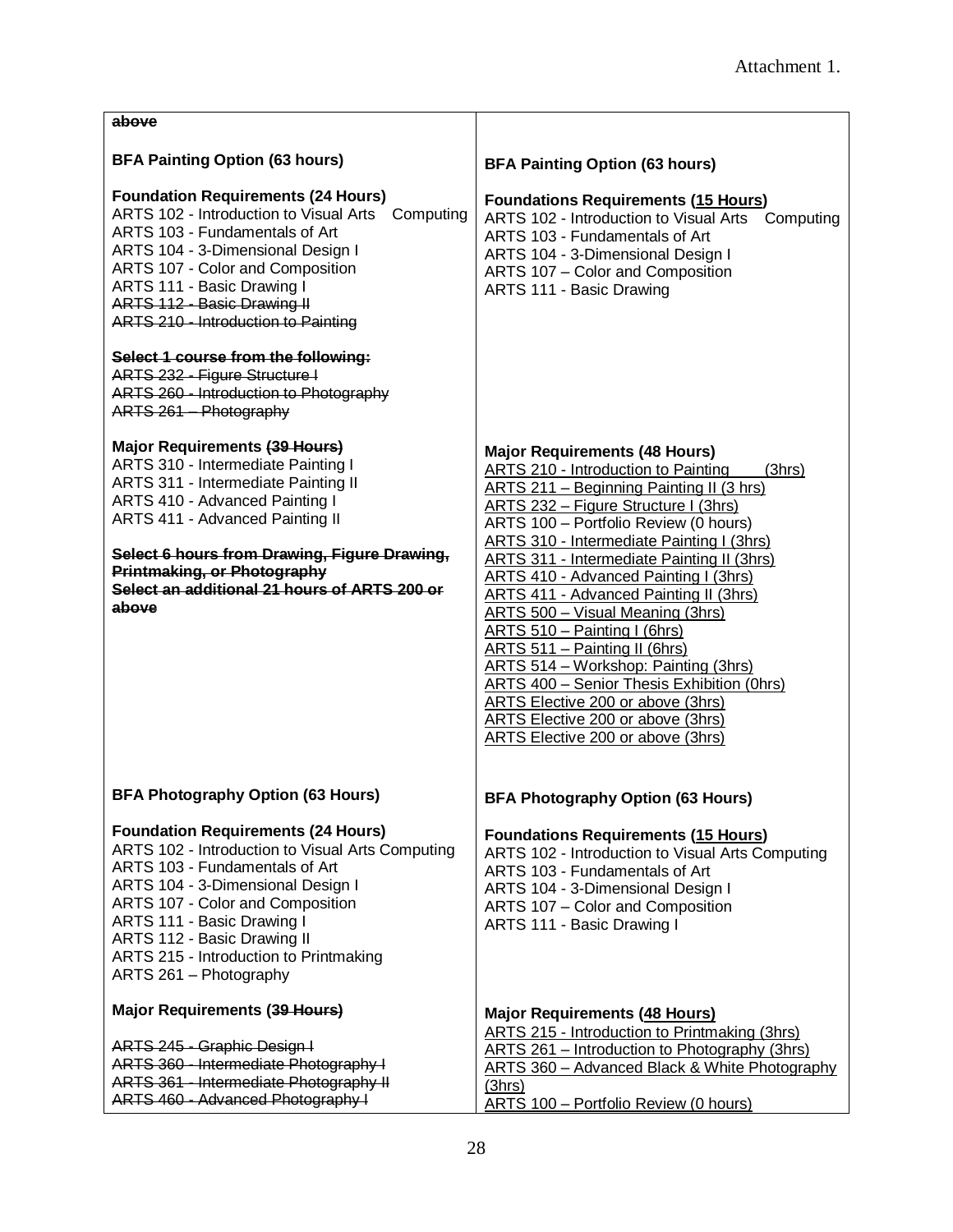| ARTS 461 - Advanced Photography II               | <b>ARTS 361 - Digital Photography (3hrs)</b>            |
|--------------------------------------------------|---------------------------------------------------------|
| <b>ARTS 570 - Visual Arts Computing</b>          | <b>ARTS 460 - Photography Portfolio (3hrs)</b>          |
| Select an additional 21 hours from ARTS 200 or   | ARTS 461 - Photography Exhibition (3hrs)                |
| above                                            | <b>ARTS 560 - Photography Thesis: Portfolio (6hrs)</b>  |
|                                                  | <b>ARTS 561 – Photography Thesis: Exhibition (6hrs)</b> |
|                                                  | ARTS 564 - Photography Workshop (3hrs)                  |
|                                                  | ARTS or MART Elective 200 or above                      |
|                                                  | <b>ARTS or MART Elective 200 or above</b>               |
|                                                  | <b>ARTS or MART Elective 200 or above</b>               |
|                                                  | ARTS or MART Elective 200 or above                      |
|                                                  | <b>ARTS or MART Elective 200 or above</b>               |
|                                                  | ARTS 400 - Senior Thesis Exhibition (0hrs)              |
|                                                  |                                                         |
| <b>BFA Printmaking Option (63 hours)</b>         |                                                         |
|                                                  | <b>BFA Printmaking Option (63 Hours)</b>                |
| <b>Foundation Requirements (24 Hours)</b>        | <b>Foundations Requirements (15 Hours)</b>              |
| ARTS 102 - Introduction to Visual Arts Computing | ARTS 102 - Introduction to Visual Arts<br>Computing     |
| ARTS 103 - Fundamentals of Art                   | ARTS 103 - Fundamentals of Art                          |
| ARTS 104 - 3-Dimensional Design I                | ARTS 104 - 3-Dimensional Design I                       |
| ARTS 107 - Color and Composition                 | ARTS 107 - Color and Composition                        |
| ARTS 111 - Basic Drawing I                       | ARTS 111 - Basic Drawing I                              |
| ARTS 112 - Basic Drawing II                      |                                                         |
| ARTS 215 - Introduction to Printmaking           |                                                         |
| ARTS 232 or ARTS 260 or ARTS 261                 |                                                         |
|                                                  |                                                         |
| <b>Major Requirements (39 Hours)</b>             | <b>Major Requirements (48 Hours)</b>                    |
| ARTS 315 - Intermediate Printmaking I            | ARTS 210 - Introduction to Painting (3hrs)              |
| <b>ARTS 316 - Intermediate Printmaking II</b>    | ARTS 230 - Introduction to Drawing (3hrs)               |
| ARTS 415 - Advanced Printmaking I                | ARTS 215 - Introduction to Printmaking (3hrs)           |
| <b>ARTS 416 - Advanced Printmaking II</b>        | ARTS 100 - Portfolio Review (0 hours)                   |
|                                                  | ARTS 232 - Figure Structure I (3 hrs)                   |
| Select 6 hours from Drawing, Figure Drawing,     | ARTS 261 - Introduction to Photography (3 hrs)          |
| Painting or Photography                          | ARTS 315 - Intermediate Printmaking I: Relief (3        |
| Select an additional 21 hours from ARTS 200 or   | hrs)                                                    |
| above                                            | ARTS 316 - Intermediate Printmaking II: Screen          |
|                                                  | (3hrs)                                                  |
|                                                  | ARTS 415 - Advanced Printmaking I: Intaglio (3hrs)      |
|                                                  | ARTS 416 - Advanced Printmaking II: Lithography         |
|                                                  | (3hrs)                                                  |
|                                                  | <b>ARTS 516 - Capstone Printmaking I: Professional</b>  |
|                                                  | Practices (6hrs)                                        |
|                                                  | ARTS 517 - Capstone Printmaking II: Exhibition          |
|                                                  | (6hrs)                                                  |
|                                                  | <b>ARTS 400 - Senior Thesis Exhibition (Ohrs)</b>       |
|                                                  | <b>ARTS Elective (3hrs)</b>                             |
|                                                  | <b>ARTS Elective (3hrs)</b>                             |
|                                                  | <b>ARTS Elective (3hrs)</b>                             |
|                                                  |                                                         |
|                                                  |                                                         |
| BFA 3D Studies Option (63 hours)                 | <b>BFA Sculpture Option (63 hours)</b>                  |
| <b>Foundation Requirements (24 Hours)</b>        | <b>Foundations Requirements (15 Hours)</b>              |
| ARTS 102 - Introduction to Visual Arts Computing | ARTS 102 - Introduction to Visual Arts Computing        |
| ARTS 103 - Fundamentals of Art                   | ARTS 103 - Fundamentals of Art                          |
| ARTS 104 - 3-Dimensional Design I                | ARTS 104 - 3-Dimensional Design I                       |
|                                                  |                                                         |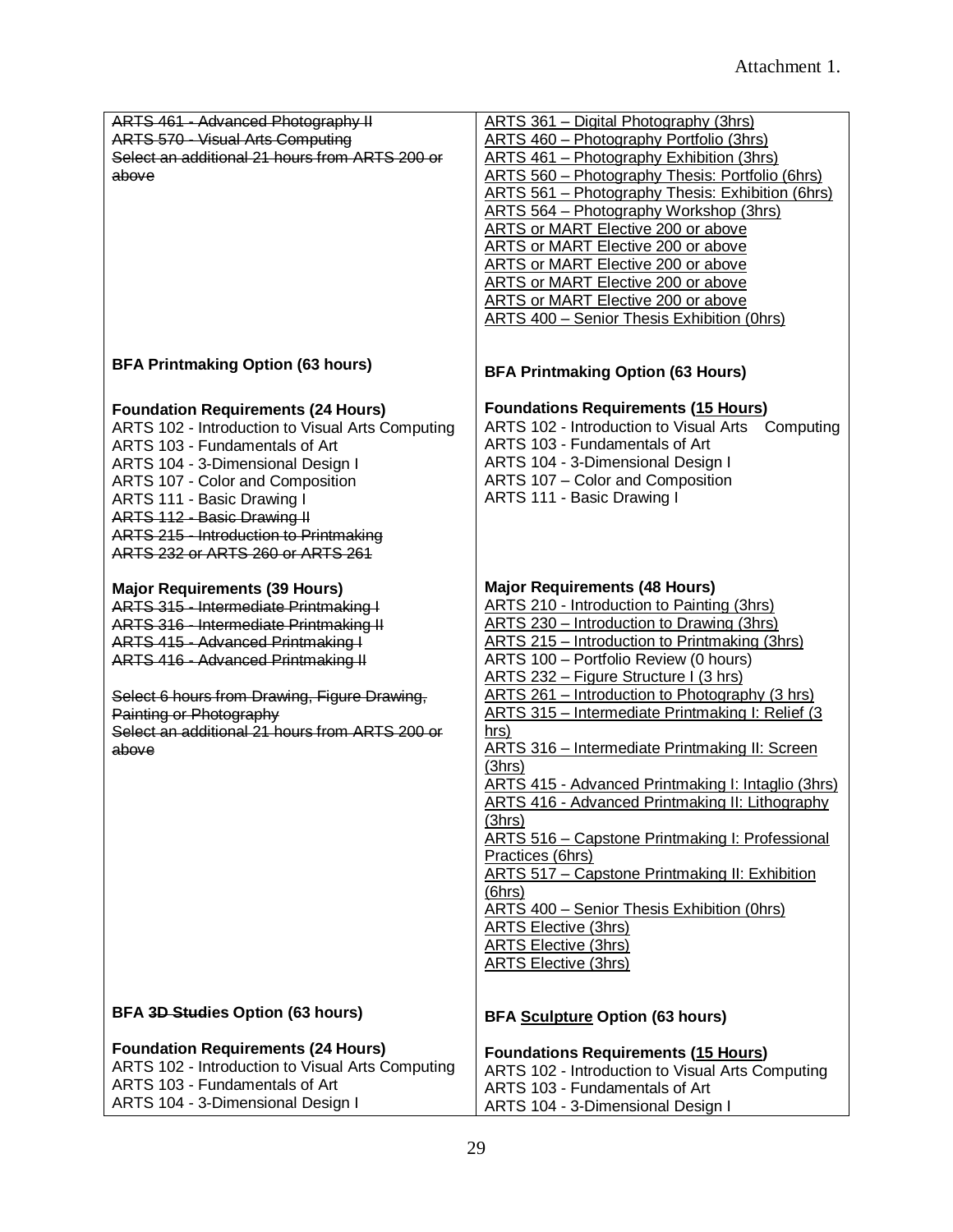| ARTS 108 - 3-Dimensional Design II<br>ARTS 111 - Basic Drawing I<br><b>ARTS 112 - Basic Drawing II</b><br><b>ARTS 220 - Beginning Ceramics</b>                                                                                                                                                                                                                                                                                                                                                                     | ARTS 107 - Color and Composition<br>ARTS 111 - Basic Drawing I                                                                                                                                                                                                                                                                                                                                                                                                                                                                                                                                                                                                                                                                                        |
|--------------------------------------------------------------------------------------------------------------------------------------------------------------------------------------------------------------------------------------------------------------------------------------------------------------------------------------------------------------------------------------------------------------------------------------------------------------------------------------------------------------------|-------------------------------------------------------------------------------------------------------------------------------------------------------------------------------------------------------------------------------------------------------------------------------------------------------------------------------------------------------------------------------------------------------------------------------------------------------------------------------------------------------------------------------------------------------------------------------------------------------------------------------------------------------------------------------------------------------------------------------------------------------|
| ARTS 225 - Introduction to Three<br><b>Dimensional Studies</b>                                                                                                                                                                                                                                                                                                                                                                                                                                                     |                                                                                                                                                                                                                                                                                                                                                                                                                                                                                                                                                                                                                                                                                                                                                       |
| <b>Major Requirements (39 Hours)</b><br><b>ARTS 320 - Intermediate Ceramics I</b><br><b>ARTS 325 - Intermediate Three-Dimensional</b><br>Studies I<br><b>ARTS 326 - Intermediate Three-Dimensional</b><br><del>Studies II</del><br><b>ARTS 425 - Advanced Three-Dimensional</b><br>-Studies I<br><b>ARTS 426 - Advanced Three-Dimensional</b><br>-Studies II<br><b>ARTS 232 or ARTS 321</b><br>Select an additional 21 hours from ARTS 200 or<br>above                                                             | <b>Major Requirements (48 Hours)</b><br>ARTS 225 - Introduction to 3D Studies (3hrs)<br><b>ARTS 220 - Beginning Ceramics (3hrs)</b><br>ARTS 100 - Portfolio Review (0hrs)<br>ARTS 325 - Intermediate 3D Studies I (3hrs)<br>ARTS 326 - Intermediate 3D Studies II (3hrs)<br>ARTS 320 - Intermediate Ceramics I(3hrs)<br>ARTS 321 - Intermediate Ceramics II(3hrs)<br>ARTS 425 - Advanced 3D Studies I (3hrs)<br>ARTS 426 - Advanced 3D Studies II (3hrs)<br>ARTS 525 - 3D Studies I (6hrs)<br>ARTS 526 - 3D Studies II (6hrs)<br>ARTS 529 - Workshop 3D Studies (3hrs)<br>ARTS Elective 200 level or above (3hrs)<br>ARTS Elective 200 level or above (3hrs)<br>ARTS Elective 200 level or above (3hrs)<br>ARTS 400 - Senior Thesis Exhibition (0hrs) |
| <b>Cognate</b>                                                                                                                                                                                                                                                                                                                                                                                                                                                                                                     |                                                                                                                                                                                                                                                                                                                                                                                                                                                                                                                                                                                                                                                                                                                                                       |
| The cognate is designed to support the major. The<br>cognate must consist of twelve (12) hours of courses at<br>the advanced level, outside of but related to the major,<br>and the cognate must be approved by the major<br>department through the major advisor. The cognate may<br>be taken in one or more departments or degree<br>programs, depending on the interests of the student and<br>the judgment of the advisor. In certain cases, cognate<br>courses may be selected from the professional schools. | A cognate or minor is not required for the BFA with a<br>major in Art Studio.                                                                                                                                                                                                                                                                                                                                                                                                                                                                                                                                                                                                                                                                         |
| Cognates must be selected from outside the<br>student's major program.                                                                                                                                                                                                                                                                                                                                                                                                                                             |                                                                                                                                                                                                                                                                                                                                                                                                                                                                                                                                                                                                                                                                                                                                                       |
| It should be emphasized that the cognate is not a second<br>set of elective courses to be chosen at random by the<br>student. The cognate must be approved by the advisor<br>as being related to the major field of study. The Office of<br>Undergraduate Academic Affairs will not recognize<br>cognates that have not been approved by the major<br>department. Students are urged to consult their<br>departmental advisors for specific requirements in their<br>major.                                        |                                                                                                                                                                                                                                                                                                                                                                                                                                                                                                                                                                                                                                                                                                                                                       |
| All cognate courses must be passed with a<br>grade of C or higher.                                                                                                                                                                                                                                                                                                                                                                                                                                                 |                                                                                                                                                                                                                                                                                                                                                                                                                                                                                                                                                                                                                                                                                                                                                       |
| <b>Minor</b>                                                                                                                                                                                                                                                                                                                                                                                                                                                                                                       |                                                                                                                                                                                                                                                                                                                                                                                                                                                                                                                                                                                                                                                                                                                                                       |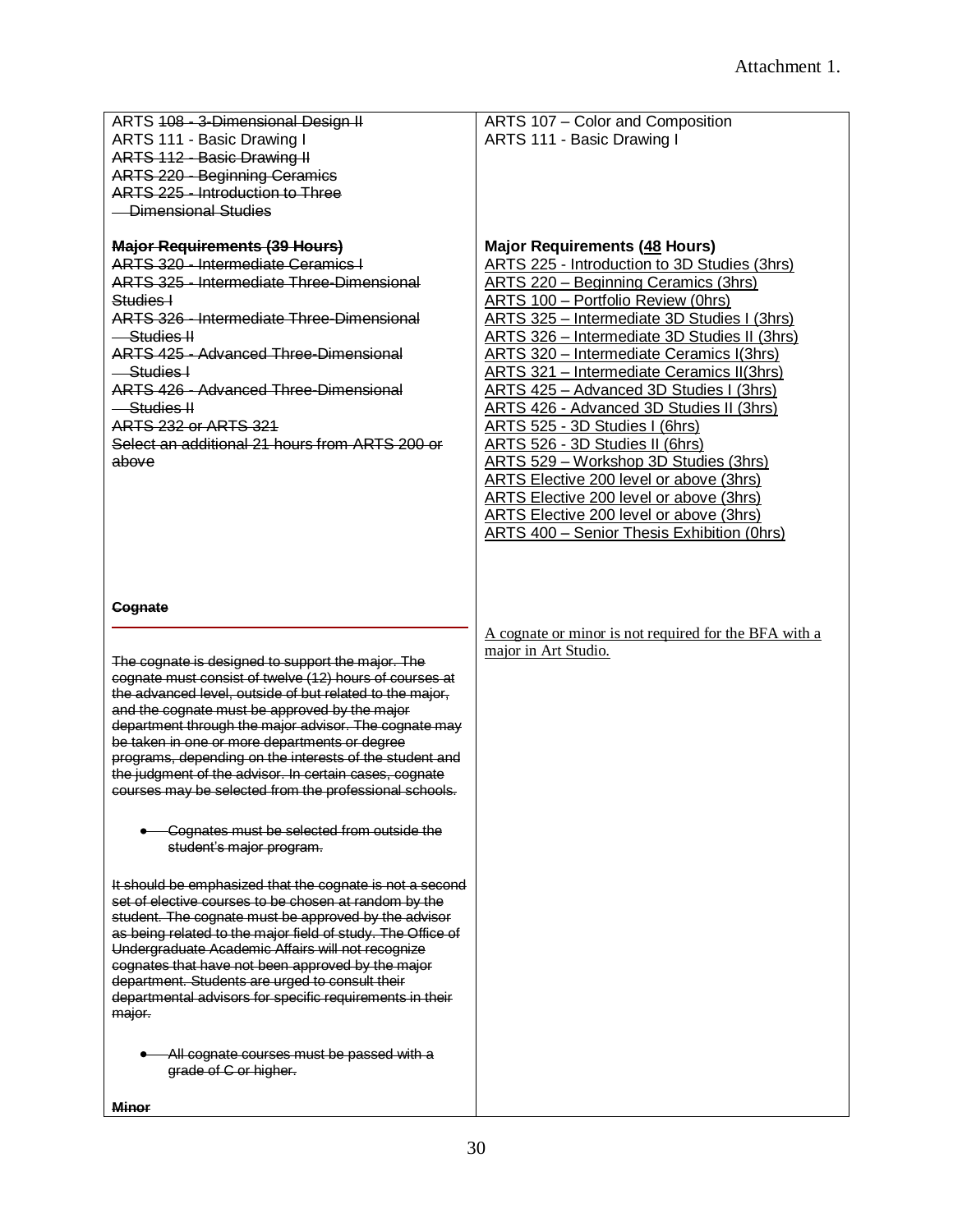### **New courses**

| <b>ARTS</b> 100 | Portfolio Review. (0) Portfolio review. (Prereq: all foundation courses<br>are completed and consent of studio area advisor)<br><b>Grading: Pass/Fail Only</b> |  |  |
|-----------------|----------------------------------------------------------------------------------------------------------------------------------------------------------------|--|--|
|                 |                                                                                                                                                                |  |  |
|                 |                                                                                                                                                                |  |  |
|                 | <b>Restricted to: BFA students</b>                                                                                                                             |  |  |
|                 |                                                                                                                                                                |  |  |

ARTS 211 Beginning Painting II. (3) A further exploration of the materials and techniques of painting with emphasis on individual creative expression. (Prereq: ARTS 210 or consent of instructor)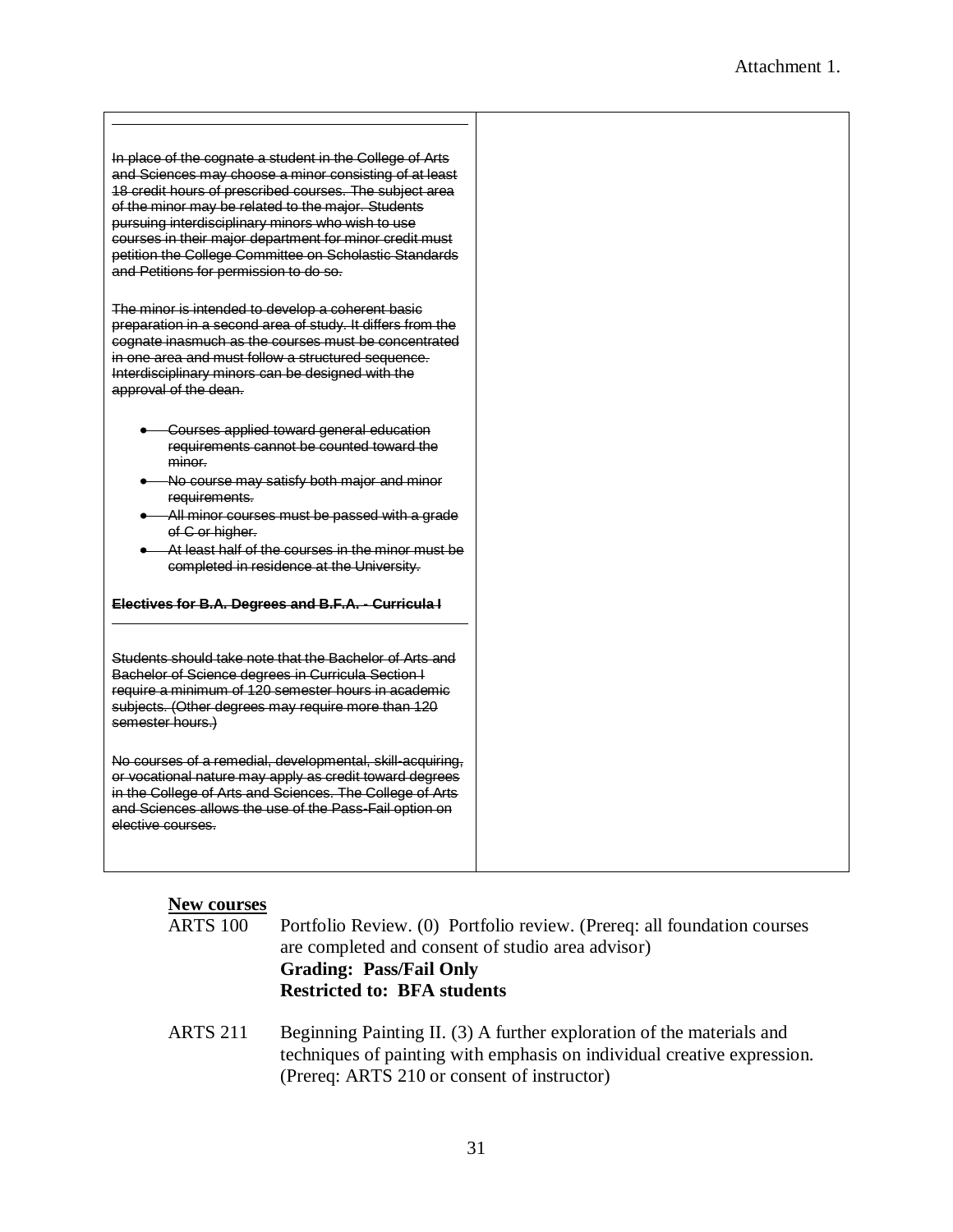- ARTS 230 Introduction to Drawing. (3) Building on foundational skills acquired in ARTS 111, this course further develops skills in observation, composition, spatial awareness, drawing technique and critical language. (Prereq: ARTS 111) **Restricted to: Undergraduates only Special Permission required: by Instructor**
- ARTS 400 Senior Thesis Exhibition. (0) Senior Thesis Exhibition. (Coreq: students must also enroll in a final 500 level Art Studio in their area option, or consent of instructor) **Grading: Pass/Fail Only**
- ARTS 449 Graphic Design Practicum. (3) Practical design experience for students through design or publicity problems in non profit organizations. (Prereq: ARTS 345, 346, or consent of instructor)

### **Change in description and prerequisite**

From: ARTS 215 Introduction to Printmaking. (3) An introductory course in printmaking with emphasis on relief processes. (Prereq: ARTS 103, 111, 112, or consent of instructor) To: ARTS 215 Introduction to Printmaking. (3) An introductory course in printmaking with emphasis on monotype, relief, and intaglio processes. (Prereq: ARTS 103, 111, 230, or consent of instructor)

### **Change in title and description**

- From: ARTS 260 Introduction to Photography. (3) The history, theory, and aesthetics of fine arts photography and limited instruction in color slide and black and white photography. To: ARTS 260 Photography for Non-Majors. (3) Photographic history, theory, and
	- practice with emphasis on developing a personal vision through the use of digital still cameras.
- From: ARTS 316 Intermediate Printmaking II. (3) Intaglio and lithography techniques including the execution of original works in these media. To: ARTS 316 Intermediate Printmaking II: Screen. (3) Screen printing techniques including the execution of original works in these media.

### **Change in title, description and prerequisite**

- From: ARTS 261 Photography. (3) A thorough grounding in the technical aspects of 35mm black and white photography, and the aesthetics of the photograph as a personal artistic expression.
- To: ARTS 261 Introduction to Photography. (3) A thorough grounding in 35mm black and white photography using both digital and traditional output, as well as the aesthetics of the photograph as a personal artistic expression. (Prereq: ARTS 103)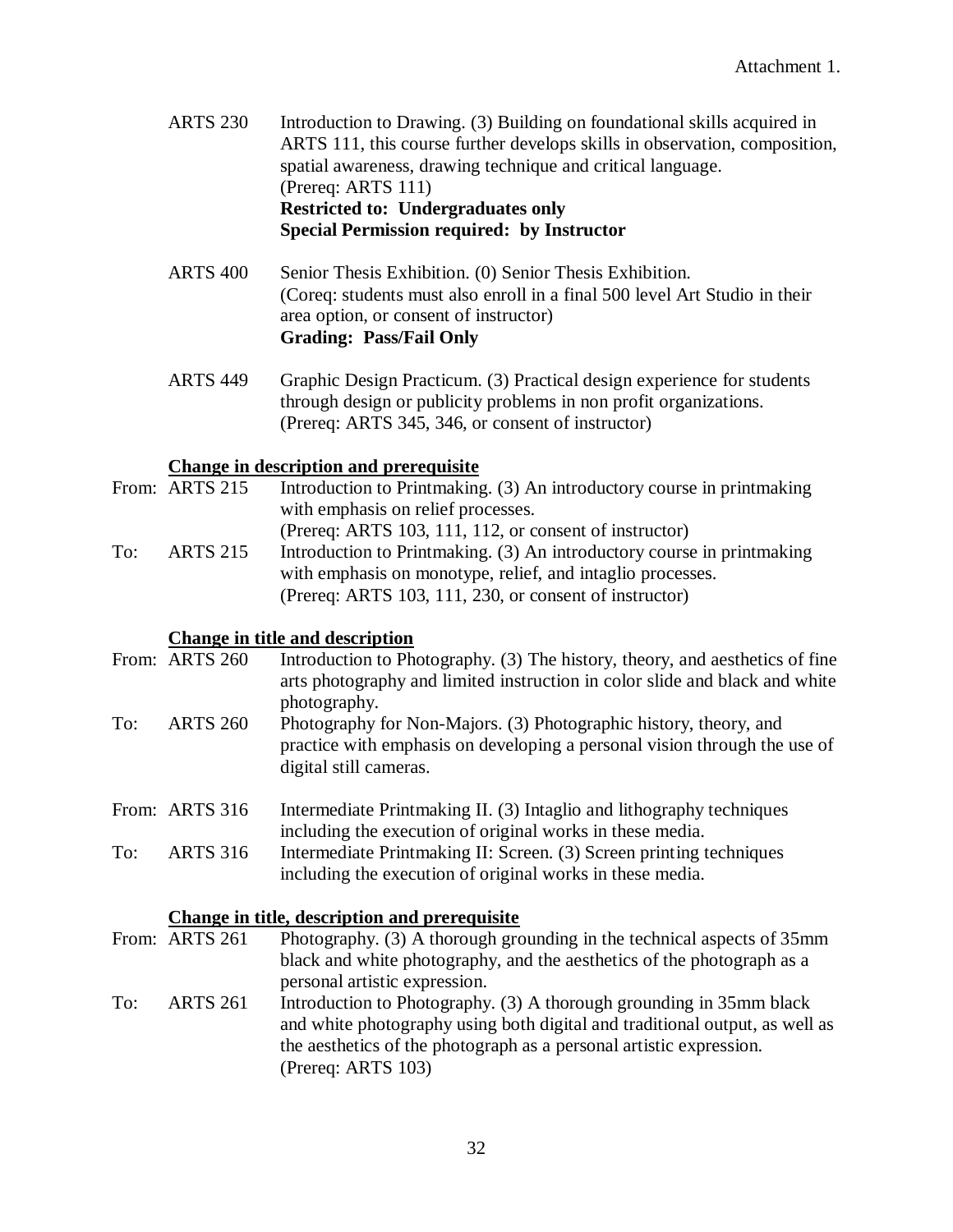|     | From: ARTS 315  | Intermediate Printmaking I. (3) Intaglio and lithography techniques<br>including the execution of original works in these media.<br>(Prereq: ARTS 103, ARTS 104, ARTS 111, ARTS 112, ARTS 215, or<br>consent of instructor)                                                                                                                    |
|-----|-----------------|------------------------------------------------------------------------------------------------------------------------------------------------------------------------------------------------------------------------------------------------------------------------------------------------------------------------------------------------|
| To: | <b>ARTS 315</b> | Intermediate Printmaking I: Relief. (3) Linoleum, woodblock printing, and<br>other relief techniques including the execution of original works in these<br>media. (Prereq: ARTS 103, 111, 215, 230, or consent of instructor)                                                                                                                  |
|     | From: ARTS 360  | Intermediate Photography I. (3) Introduction to the zone system, studio<br>lighting and creative darkroom techniques, black and white photography.<br>(Prereq: ARTS 103, ARTS 104, ARTS 111, ARTS 112, ARTS 260 or<br>consent of instructor)                                                                                                   |
| To: | <b>ARTS 360</b> | Advanced Black & White Photography. (3) Continuation of black and<br>white photographic techniques introduced in ARTS 261. Introduction to<br>advanced exposure and film development, exhibition quality printing and<br>presentation, medium and large-format cameras, b&w digital output and<br>darkroom experimentation. (Prereq: ARTS 261) |
|     | From: ARTS 361  | Intermediate Photography II. (3) Introduction to medium and large format<br>black and white photography. Refinements of the zone system and<br>archival processing and presentation. (Prereq: ARTS 360)                                                                                                                                        |
| To: | <b>ARTS 361</b> | Digital Photography. (3) Exploration of digital imaging techniques<br>including image adjustment and printing methods with an emphasis on<br>color photography. (Prereq: ARTS 261)                                                                                                                                                             |
|     | From: ARTS 415  | Advanced Printmaking I. (3) The processes and materials of making fine<br>prints. (Prereq: ARTS 316)                                                                                                                                                                                                                                           |
| To: | <b>ARTS 415</b> | Advanced Printmaking I: Intaglio. (3) Intaglio techniques, such as<br>drypoint, etching and collagraph, including the execution of original<br>works in these media.                                                                                                                                                                           |
|     |                 | (Prereq: ARTS 103, 111, 215, 230, or consent of instructor)                                                                                                                                                                                                                                                                                    |
|     | From: ARTS 416  | Advanced Printmaking II. (3) The processes and materials of making fine<br>prints. (Prereq: ARTS 415)                                                                                                                                                                                                                                          |
| To: | <b>ARTS 416</b> | Advanced Printmaking: Lithography. (3) Lithography techniques,<br>including the execution of original works in these media.<br>(Prereq: ARTS 415 or consent of instructor)                                                                                                                                                                     |
|     | From: ARTS 460  | Advanced Photography I. (3) An introduction to color photography,<br>theory, film, filters, and printing processes, and the aesthetics of the color                                                                                                                                                                                            |
| To: | <b>ARTS 460</b> | print as personal artistic expression. (Prereq: ARTS 261)<br>Photography Portfolio. (3) Advanced techniques and career practices in<br>photography. The development of personal vision through the production<br>of a fine arts portfolio. Students may work with any photographic                                                             |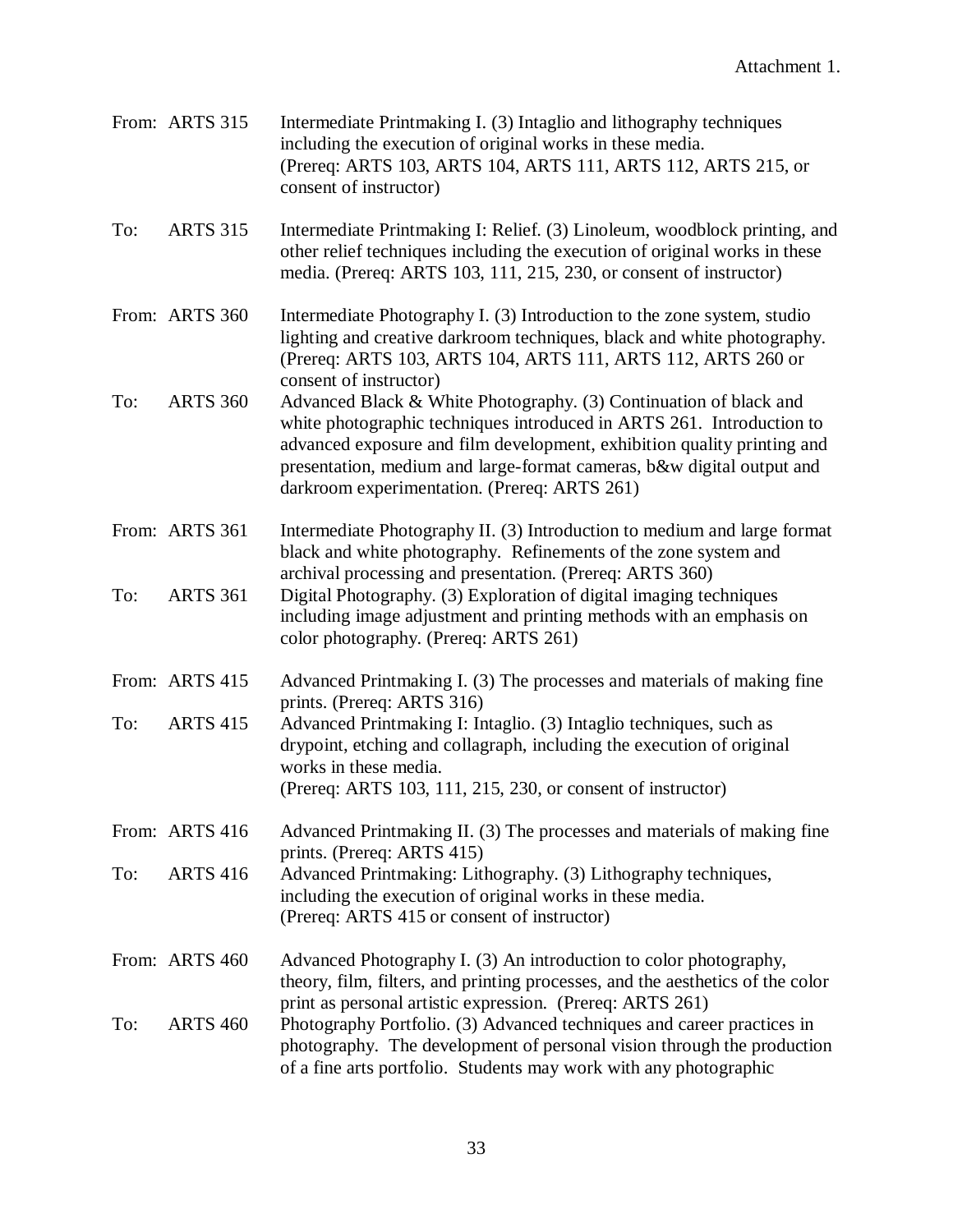|     |                 | process (digital or analog) towards the completion of a cohesive body or<br>work. (Prereq: ARTS 360 and 361 or consent of instructor)                                                                                                                                                                                                              |
|-----|-----------------|----------------------------------------------------------------------------------------------------------------------------------------------------------------------------------------------------------------------------------------------------------------------------------------------------------------------------------------------------|
|     | From: ARTS 461  | Advanced Photography II. (3) The production of a fine arts portfolio,<br>processed and mounted to museum standards. Theme and format to be<br>determined by the student.<br>(Prereq: ARTS 261, ARTS 360, ARTS 361, ARTS 460)                                                                                                                       |
| To: | <b>ARTS 461</b> | Photography Exhibition. (3) Advanced concepts in photography. The<br>development of personal vision culminating in a collaborative exhibition.<br>Students may work with any photographic process (analog or digital).<br>(Prereq: ARTS 360 and 361, or consent of instructor)                                                                     |
|     |                 | <b>Change in credit hours, description and prerequisite</b>                                                                                                                                                                                                                                                                                        |
|     | From: ARTS 510  | Painting I. (3) Further development of individual approaches to painting.<br>(Prereq: ARTS 411 or consent of instructor)                                                                                                                                                                                                                           |
| To: | <b>ARTS 510</b> | Painting I. (6) BFA Painting Capstone course stressing focus on further<br>development of individual approaches to painting culminating in a<br>cohesive body of work and a written thesis defense.                                                                                                                                                |
|     |                 | (Prereq: ARTS 210, 310, 311, 410, 411 or consent of instructor)                                                                                                                                                                                                                                                                                    |
|     |                 | <b>Change in credit hours and description</b>                                                                                                                                                                                                                                                                                                      |
|     | From: ARTS 511  | Painting II. (3) Further development of individual approaches to painting.                                                                                                                                                                                                                                                                         |
| To: | <b>ARTS 511</b> | Painting II. (6) BFA Painting Capstone course focusing on further<br>development of individual approaches to painting culminating in a BFA<br>Senior Thesis Exhibition and defense.                                                                                                                                                                |
|     |                 | Change in title, credit hours, description and prerequisite                                                                                                                                                                                                                                                                                        |
|     | From: ARTS 516  | Printmaking II. (3) Further development of individual approaches to<br>printmaking. (Prereq: ARTS 515 or consent of instructor)                                                                                                                                                                                                                    |
| To: | <b>ARTS 516</b> | Capstone Printmaking I: Professional Practices. (3-6) Professional<br>development practices including preparing a portfolio and oral<br>presentation of work, researching career options, and preparing<br>applications for exhibition and funding opportunities. (Prereq: ARTS 215<br>and one 3-400 level print course, or consent of instructor) |
|     | From: ARTS 517  | History of Printmaking. (3) Technical, aesthetical, and historical study of                                                                                                                                                                                                                                                                        |
| To: | <b>ARTS 517</b> | printmaking.<br>Capstone Printmaking II: Exhibition. (3-6) Preparing for an exhibition.<br>(Prereq: ARTS 215 and at least one 3-400 level print course, or consent of<br>instructor)                                                                                                                                                               |
|     |                 | <b>Change in credit hours and addition of restriction</b>                                                                                                                                                                                                                                                                                          |
|     | From: ARTS 520  | Ceramics I. (3)                                                                                                                                                                                                                                                                                                                                    |
|     |                 |                                                                                                                                                                                                                                                                                                                                                    |

To: ARTS 520 Ceramics I. (6) **Restricted to: Undergraduates only**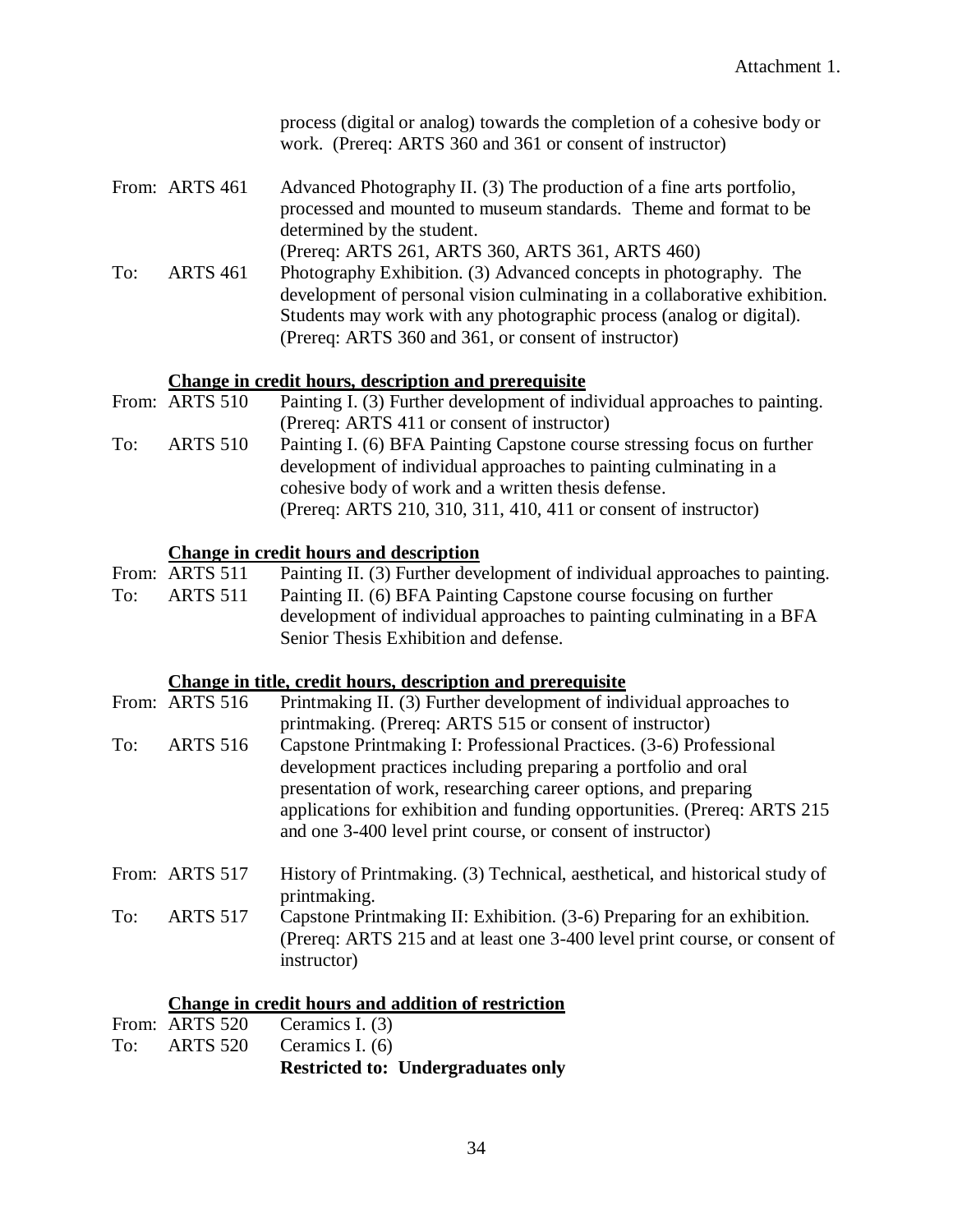|     | From: ARTS 521  | Ceramics II. (3)                                                        |
|-----|-----------------|-------------------------------------------------------------------------|
| To: | <b>ARTS 521</b> | Ceramics II. (6)                                                        |
|     |                 | <b>Restricted to: Undergraduates only</b>                               |
|     | From: ARTS 525  | Three-Dimensional Studies I. (3)                                        |
| To: | <b>ARTS 525</b> | Three-Dimensional Studies I. (3-6)                                      |
|     |                 | <b>Restricted to: Undergraduates only</b>                               |
|     | From: ARTS 526  | Three-Dimensional Studies II. (3)                                       |
| To: | <b>ARTS 526</b> | Three-Dimensional Studies II. (3-6)                                     |
|     |                 | <b>Restricted to: Undergraduates only</b>                               |
|     | From: ARTS 560  | Photography I. (3) (Prereq: ARTS 361 or consent of instructor)          |
| To: | <b>ARTS 560</b> | Photography Thesis: Portfolio. (6)                                      |
|     |                 | (Prereq: ARTS 460 or consent of instructor)                             |
|     |                 | <b>Restricted to: Undergraduates only</b>                               |
|     | From: ARTS 561  | Photography II. (3) (Prereq: ARTS 560 or consent of instructor)         |
| To: | <b>ARTS 561</b> | Photography Thesis: Exhibition. (6)                                     |
|     |                 | (Prereq: ARTS 461 or consent of instructor)                             |
|     |                 | <b>Restricted to: Undergraduates only</b>                               |
|     |                 | Change in title, credit hours and addition of restriction               |
|     | From: ARTS 531  | Drawing II. $(3)$                                                       |
| To: | ARTS 531        | Drawing Capstone II. (6)                                                |
|     |                 | <b>Restricted to: Undergraduates only</b>                               |
|     |                 | Change in title, credit hours, prerequisite and addition of restriction |

| From: ARTS 530  | Drawing I. (3) (Prereq: graduate standing or consent of instructor) |
|-----------------|---------------------------------------------------------------------|
| <b>ARTS 530</b> | Drawing Capstone I. (Variable 3-6)                                  |
|                 | (Prereq: ARTS 431 or consent of instructor)                         |
|                 | <b>Restricted to: Undergraduates only</b>                           |
|                 |                                                                     |

## **Change in curriculum. Website 2010-2011 Bulletin – BA in Media Arts**

| <b>Current</b>                                 | <b>Proposed</b>                                |
|------------------------------------------------|------------------------------------------------|
| Three courses from the following: (9 Hours)    | Three courses from the following: (9 Hours)    |
| MART 495 - Research Seminar                    | MART 595 - Special Topics in Media Arts        |
| <b>MART 521 - Media Writing Advanced</b>       | Research                                       |
| <b>MART 571 - Moving Image Advanced</b>        | <b>MART 521 - Media Writing Advanced</b>       |
| <b>MART 581 - New Media Advanced</b>           | <b>MART 571 - Moving Image Advanced</b>        |
| <b>MART 590 - Special Topics in Media Arts</b> | <b>MART 581 - New Media Advanced</b>           |
| ARTS 560 - Photography I                       | <b>MART 590 - Special Topics in Media Arts</b> |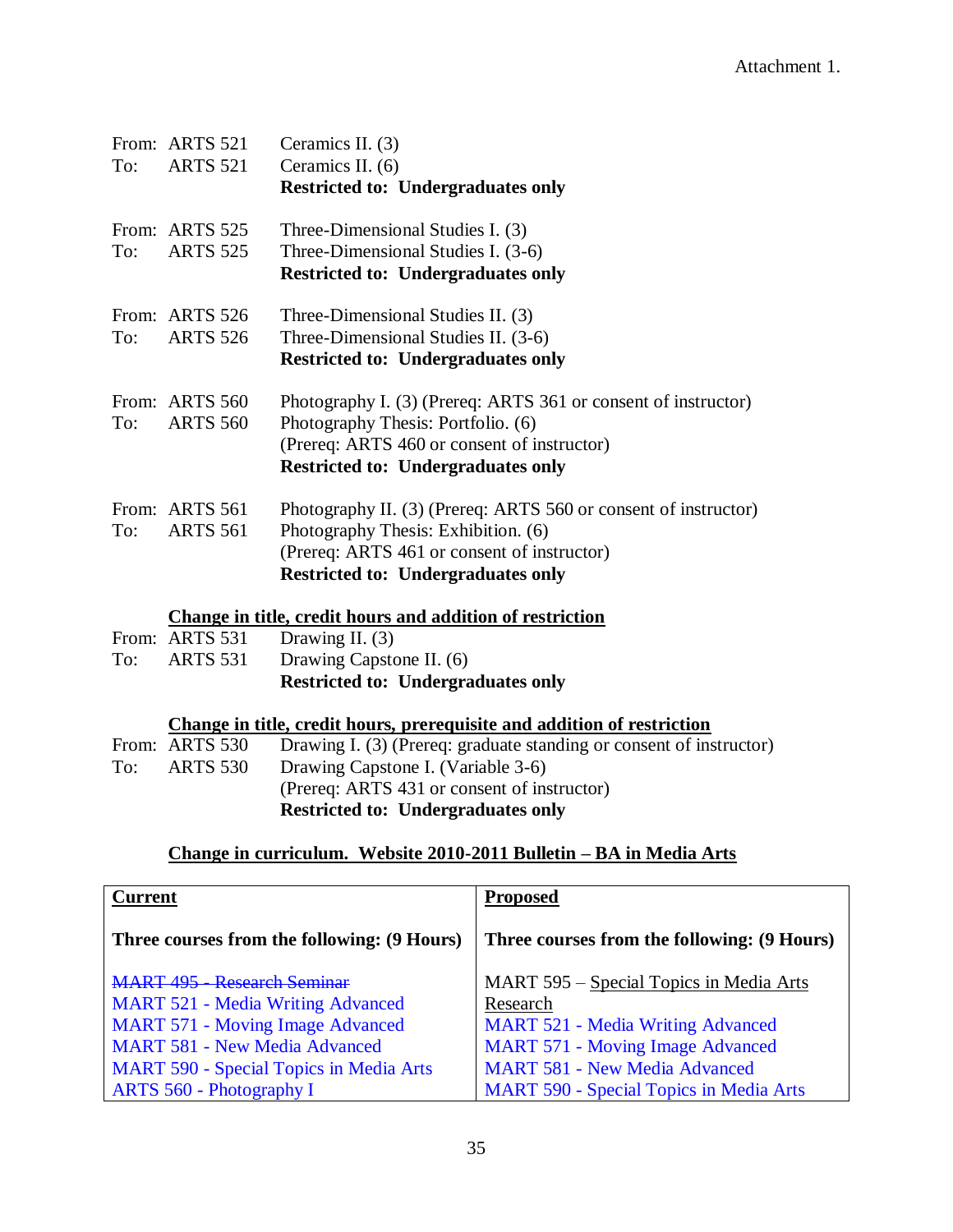| <b>ARTS 561 - Photography II</b> | $ARTS 560 - Photography I$  |  |
|----------------------------------|-----------------------------|--|
|                                  | $ARTS 561 - Photography II$ |  |

### **Change in course number, title, description and prerequisite**

|     | From: MART 495 | Research Seminar. (3) Research in a selected area of media arts.       |  |
|-----|----------------|------------------------------------------------------------------------|--|
|     |                | (Prereq: junior status)                                                |  |
| To: | MART 595       | Special Topics in Media Arts Research. (3) Research in a selected area |  |
|     |                | of media arts. Content varies by suffix: A. Media Theory; B, Media     |  |
|     |                | History; C, Media Aesthetics; D, Global Media Culture; E, Media        |  |
|     |                | Management and Distribution. May be repeated once as content varies by |  |
|     |                | suffix and title. (Prereq: MART 110 and 210; or instructor permission) |  |
|     |                |                                                                        |  |

### **B. Department of Earth and Ocean Sciences Change in curriculum. Website 2010-2011 Bulletin – BS in Geological Sciences**

| Current                                                                                                                                                                                                                                                                                                                                                                                                                                                                                                  | <b>Proposed</b>                                                                                                                                                                                                                                                                                                                                                                                                                                                                                           |
|----------------------------------------------------------------------------------------------------------------------------------------------------------------------------------------------------------------------------------------------------------------------------------------------------------------------------------------------------------------------------------------------------------------------------------------------------------------------------------------------------------|-----------------------------------------------------------------------------------------------------------------------------------------------------------------------------------------------------------------------------------------------------------------------------------------------------------------------------------------------------------------------------------------------------------------------------------------------------------------------------------------------------------|
| <b>Major Prerequisites</b>                                                                                                                                                                                                                                                                                                                                                                                                                                                                               | <b>Major Prerequisites</b>                                                                                                                                                                                                                                                                                                                                                                                                                                                                                |
| The following courses fulfill some of the general<br>education requirements and must be completed for a<br>major or intensive major in Geological Sciences:<br>GEOL 101 or 103 or 201<br><b>GEOL 202</b><br><b>CHEM 111</b><br>PHYS 201/201L or 211/211L<br>MATH 122 or 141<br>٠<br>MATH 170 or 142.<br>$\bullet$<br>STAT 201, 509 or 515,<br>Two of the following:<br>PHYS 202/202L or 212/212L<br>$\bigcirc$<br><b>CHEM 112</b><br>$\circ$<br><b>BIOL 101</b><br>$\circ$<br><b>BIOL 102</b><br>$\circ$ | The following courses fulfill some of the general<br>education requirements and must be completed for a<br>major or intensive major in Geological Sciences:<br>GEOL 101 or 103 or 201<br>٠<br><b>GEOL 202</b><br><b>CHEM 111</b><br>PHYS 201/201L or 211/211L<br>MATH 122 or 141<br>٠<br>MATH 170 or 142.<br>$\bullet$<br>STAT 201, 509 or 515,<br>Two of the following:<br>PHYS 202/202L or 212/212L<br>$\bigcirc$<br><b>CHEM 112</b><br>$\circ$<br>BIOL 101/101L<br>$\circ$<br>BIOL 102/102L<br>$\circ$ |

### **Change in curriculum. Website 2010-2011 Bulletin – BS in Geophysics**

| <b>Current</b>                                                      | <b>Proposed</b>                                                                      |
|---------------------------------------------------------------------|--------------------------------------------------------------------------------------|
| <b>Senior Capstone Experience (6 Hours)</b>                         | <b>Senior Capstone Experience (6 Hours)</b>                                          |
| • GEOL 548 - Environmental Geophysics                               | • GEOL 548 - Environmental Geophysics (3 Hours)                                      |
| • GEOL 699 - Senior Thesis (3 Hours) or an<br>approved field course | and<br>• GEOL 699 - Senior Thesis (3 Hours)                                          |
|                                                                     | Note: An approved field course (6 hours) may<br>substitute for the two courses above |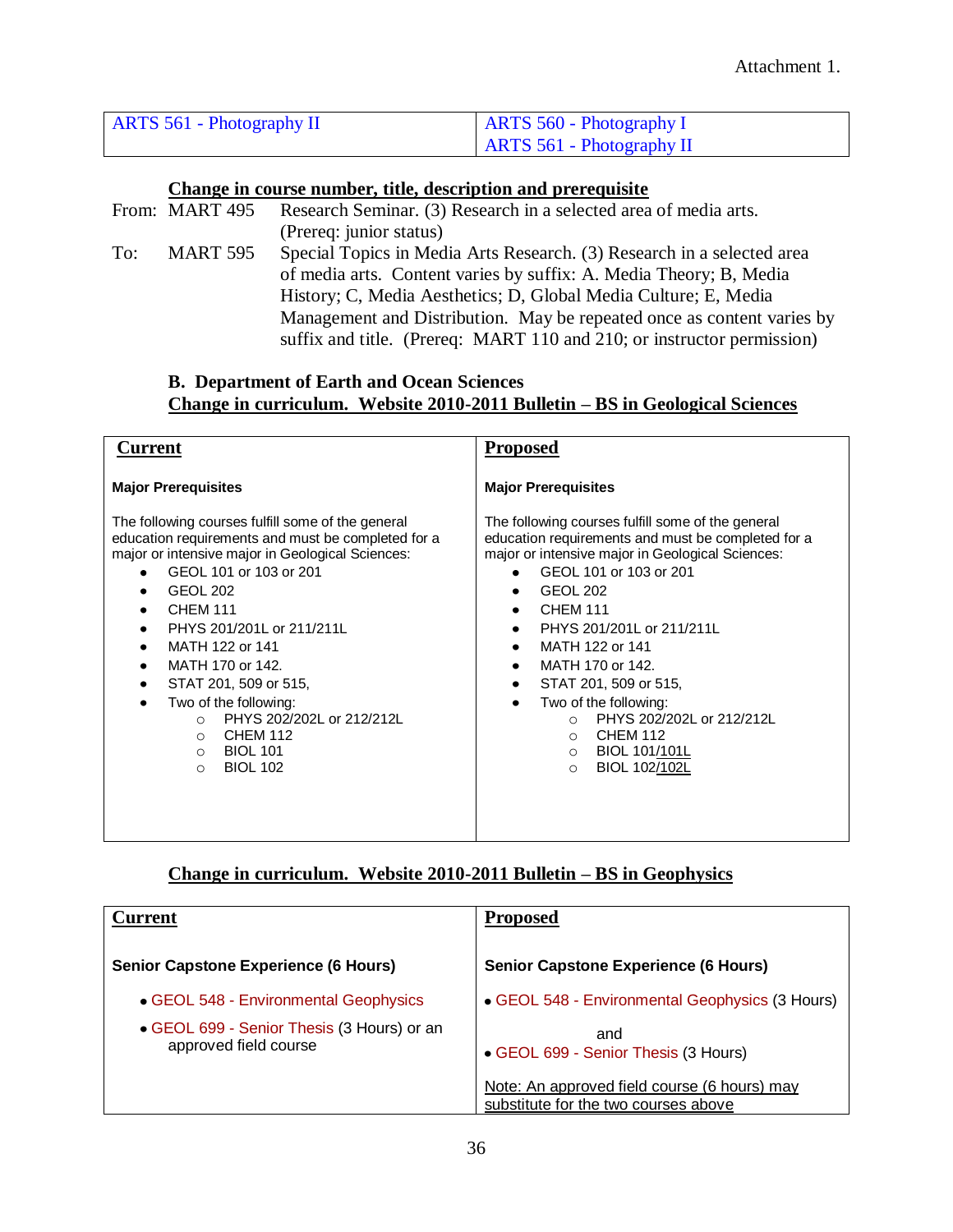### **Change in descriptions**

- From: GEOL 110 Cultural Geology. (3) The growth of geological concepts, scientific and non-scientific. The impact of geological factors on human affairs. The role of time and evolution (biological and physical). Restricted to nonscience majors. Note: Two lectures and one two-hour recitation. To: GEOL 110 Cultural Geology. (3) The growth of geological concepts, scientific and non-scientific. The impact of geological factors on human affairs. The role of time and evolution (biological and physical). Restricted to nonscience majors. From: GEOL 315 Surface and Near Surface Processes. (4) Overview of groundwater, surface water hydrology, sediment transport, river systems, and coastal processes. (Prereq: PHYS 201 or 211 or consent of instructor) Note: Includes laboratory and recitation. Required field trips.
- Taught alternate years. To: GEOL 315 Surface and Near Surface Processes. (4) Overview of groundwater, surface water hydrology, sediment transport, river systems, and coastal processes. (Prereq: PHYS 201 or 211 or consent of instructor) Note: Includes laboratory and recitation. Required field trips.

### **Change in prerequisites**

| To:   | From: GEOL 520<br><b>GEOL 520</b> | Isotope Geology and Geochronology. (3) (Prereq: consent of instructor)<br>Isotope Geology and Geochronology. (3) |
|-------|-----------------------------------|------------------------------------------------------------------------------------------------------------------|
| To: T | From: GEOL 537<br>GEOL 537        | Field Methods in Geophysics. (3) (Prereq: GEOL 536)<br>Field Methods in Geophysics. (3)                          |
| To:   | From: GEOL 557<br>GEOL 557        | Coastal Processes. [=MSCI 557] (3) (Prereq: consent of instructor)<br>Coastal Processes. [=MSCI 557] (3)         |

### **Change in description and prerequisite**

From: GEOL 579 Air-Sea Interaction. [=MSCI 579] (3) This course provides knowledge of the physical mechanism responsible for interaction between the ocean and the atmosphere and of the influence of air-sea interaction on atmospheric and oceanic dynamics and thermodynamics on a wide variety of spatial/temporal scales. (Prereq: consent of instructor) To: GEOL 579 Air-Sea Interaction. [=MSCI 579] (3) The physical mechanism responsible for interaction between the ocean and the atmosphere and the influence of air-sea interaction on atmospheric and oceanic dynamics and thermodynamics on a wide variety of spatial/temporal scales.

### **C. Department of English Language and Literature**

### **Deletion**

ENGL 550 Language of the Professions. (3) **Proposed Effective Date: May 2011**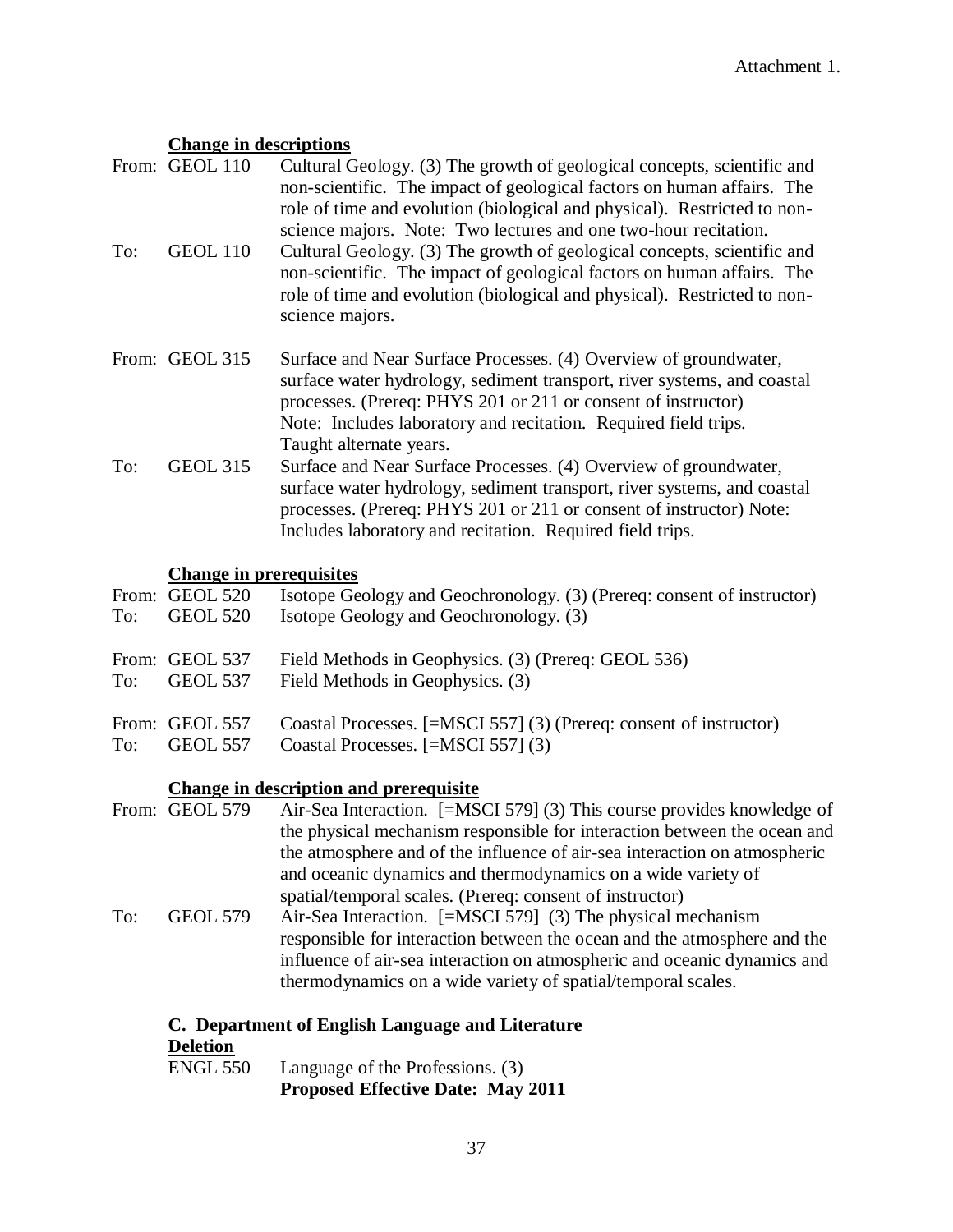### **New course**

ENGL 550 Advanced English Grammar. [=LING 521] (3) Practical survey of the syntactic structures of English; usage, social and regional variation emphasis on data. (Prereq: ENGL 450/LING 421 or ENGL 680/LING 600) **Proposed Effective Date: May 2011**

### **D. Department of History**

# **New course**<br>HIST 305

Greece and Rome in Film and Popular Culture. [=CLAS 305] (3) Representations of antiquity in cinema, television, and other contemporary media, with emphasis on Hollywood's reception of Greek and Roman history.

### **E. Department of Languages, Literatures, and Cultures**

### **New course**

CLAS 305 Greece and Rome in Film and Popular Culture. [=HIST 305] (3) Representations of antiquity in cinema, television, and other contemporary media, with emphasis on Hollywood's reception of Greek and Roman history.

### **F. Linguistics Program**

### **New course**

LING 521 Advanced English Grammar. [=ENGL 550] (3) Practical survey of the syntactic structures of English; usage, social and regional variation emphasis on data. (Prereq: LING 421/ENGL 450 or LING 600/ENGL 680) **Proposed Effective Date: May 2011**

### **Change in title and description**

|     | From: LING 627  | Introduction to Semantics. [=PHIL 522] (3) Introduction to the study of<br>linguistic meaning, including the following topics: meaning, reference,<br>and truth; the connections among language, thought, and reality; word<br>meaning and sentence meaning; possible worlds and modality; the matic                                                                                                                                                                         |
|-----|-----------------|------------------------------------------------------------------------------------------------------------------------------------------------------------------------------------------------------------------------------------------------------------------------------------------------------------------------------------------------------------------------------------------------------------------------------------------------------------------------------|
|     |                 | roles; meaning and context; presupposition and implicature; speech acts;<br>formal semantics; and cognitive semantics.                                                                                                                                                                                                                                                                                                                                                       |
| To: | <b>LING 627</b> | Introduction to Semantics and Pragmatics. [=PHIL 522] (3) Introduction<br>to the study of semantics, including topics such as: Extensionalist versus<br>intensionalist theories of meaning; internalist versus externalist theories of<br>meaning; word- versus sentence-level meaning; possible worlds<br>semantics; theories of tense and aspect; and cognitive semantics.<br>Pragmatic themes include: Indexicals; presupposition; implicature; and<br>speech act theory. |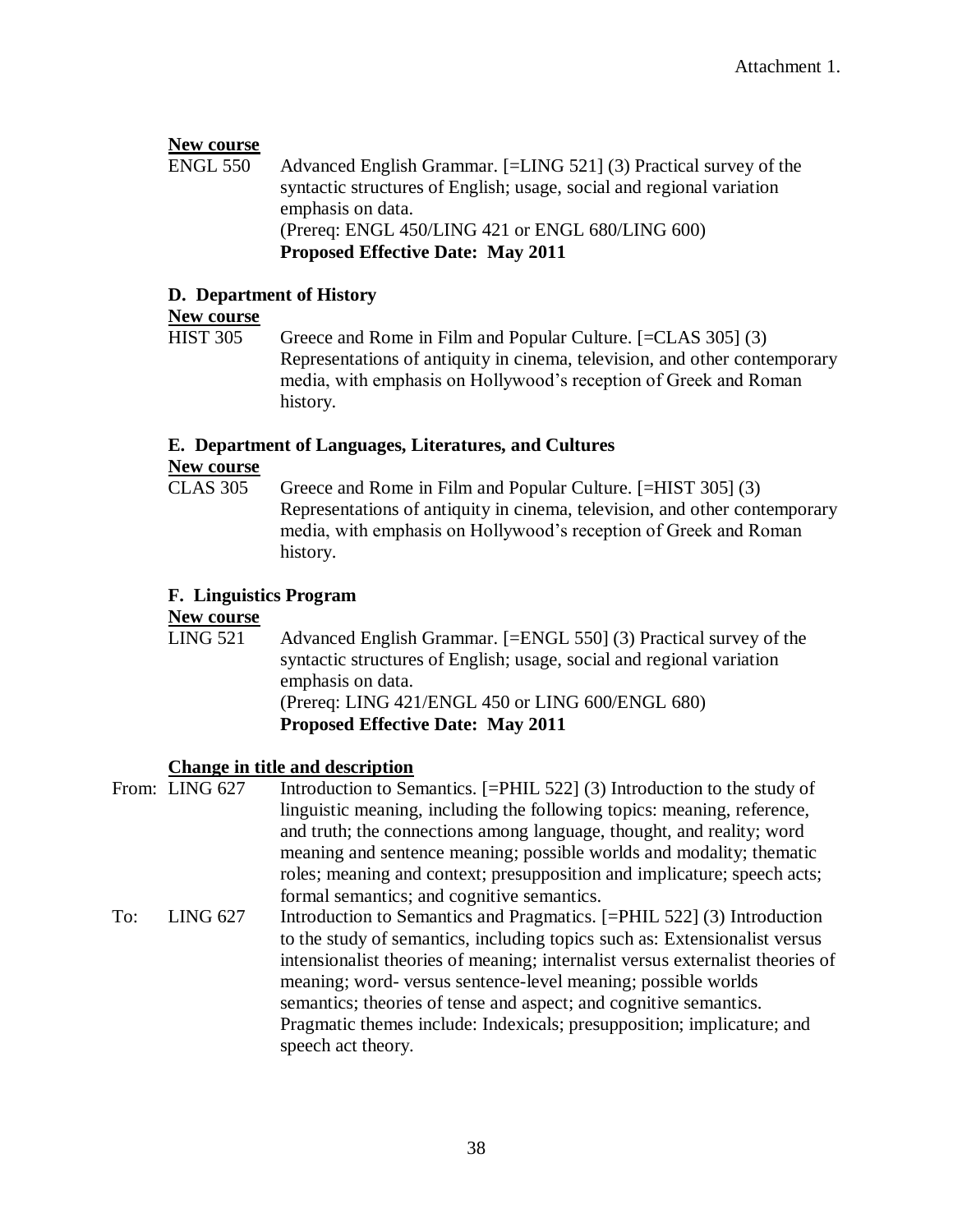### **G. Marine Science Program**

# **New courses**<br>MSCI 313

- The Chemistry of the Sea. (4) Biogeochemical cycling, carbonate chemistry, climate change, hydrothermal vents, stable isotopes, trace metals, radioactive tracers, mass balance, and properties of sea water. There are three lecture and three laboratory hours per week. (Prereq: MSCI 101, CHEM 112, MATH 142)
- MSCI 314 Physical Oceanography. (4) Properties of seawater, mass and momentum balances, circulation, mixing, waves and other processes in the marine environment. (Prereq: MSCI 101, MATH 142, CHEM 112, PHYS 201 or 211)

### **Change in prerequisite**

From: MSCI 505 Senior Seminar. (1) (Prereq: consent of instructor) To: MSCI 505 Senior Seminar. (1) (Prereq: restricted to undergraduate Marine Science majors)

### **Change in description and prerequisite**

|     | From: MSCI 557  | Coastal Processes. [=GEOL 557] (3) Physical and geological processes             |
|-----|-----------------|----------------------------------------------------------------------------------|
|     |                 | controlling the formation and evolution of beach, barrier, and nearshore         |
|     |                 | environments, including discussion of coastal management issues. Field           |
|     |                 | trip(s) to coastal environments. (Prereq: consent of instructor)                 |
| To: | <b>MSCI 557</b> | Coastal Processes. [=GEOL 557] (3) Physical and geological processes             |
|     |                 | controlling the formation and evolution of beach, barrier, and nearshore         |
|     |                 | environments, including discussion of coastal management issues.                 |
|     |                 | Note: Field trip(s) to coastal environments.                                     |
|     | From: MSCI 579  | Air-Sea Interaction. $[=\text{GEOL } 579]$ (3) This course provides knowledge of |
|     |                 | the physical mechanism responsible for interaction between the ocean and         |
|     |                 | the atmosphere and of the influence of air-sea interaction on atmospheric        |
|     |                 | and oceanic dynamics and thermodynamics on a wide variety of                     |
|     |                 | spatial/temporal scales. (Prereq: consent of instructor)                         |
| To: | <b>MSCI 579</b> | Air-Sea Interaction. $[=\text{GEOL } 579]$ (3) The physical mechanism            |
|     |                 | responsible for interaction between the ocean and the atmosphere and the         |
|     |                 | influence of air-sea interaction on atmospheric and oceanic dynamics and         |
|     |                 | thermodynamics on a wide variety of spatial/temporal scales.                     |

### **Change in curriculum. Website 2010-2011 Bulletin – BS in Marine Science.**

| Current                                | <b>Proposed</b>                        |
|----------------------------------------|----------------------------------------|
| <b>Major Requirements (36 hours)</b>   | <b>Major Requirements (36 hours)</b>   |
| <b>Required Courses (13 Hours)</b>     | <b>Required Courses (9-13 Hours)</b>   |
| MSCI 311 - Biology of Marine Organisms | MSCI 311 - Biology of Marine Organisms |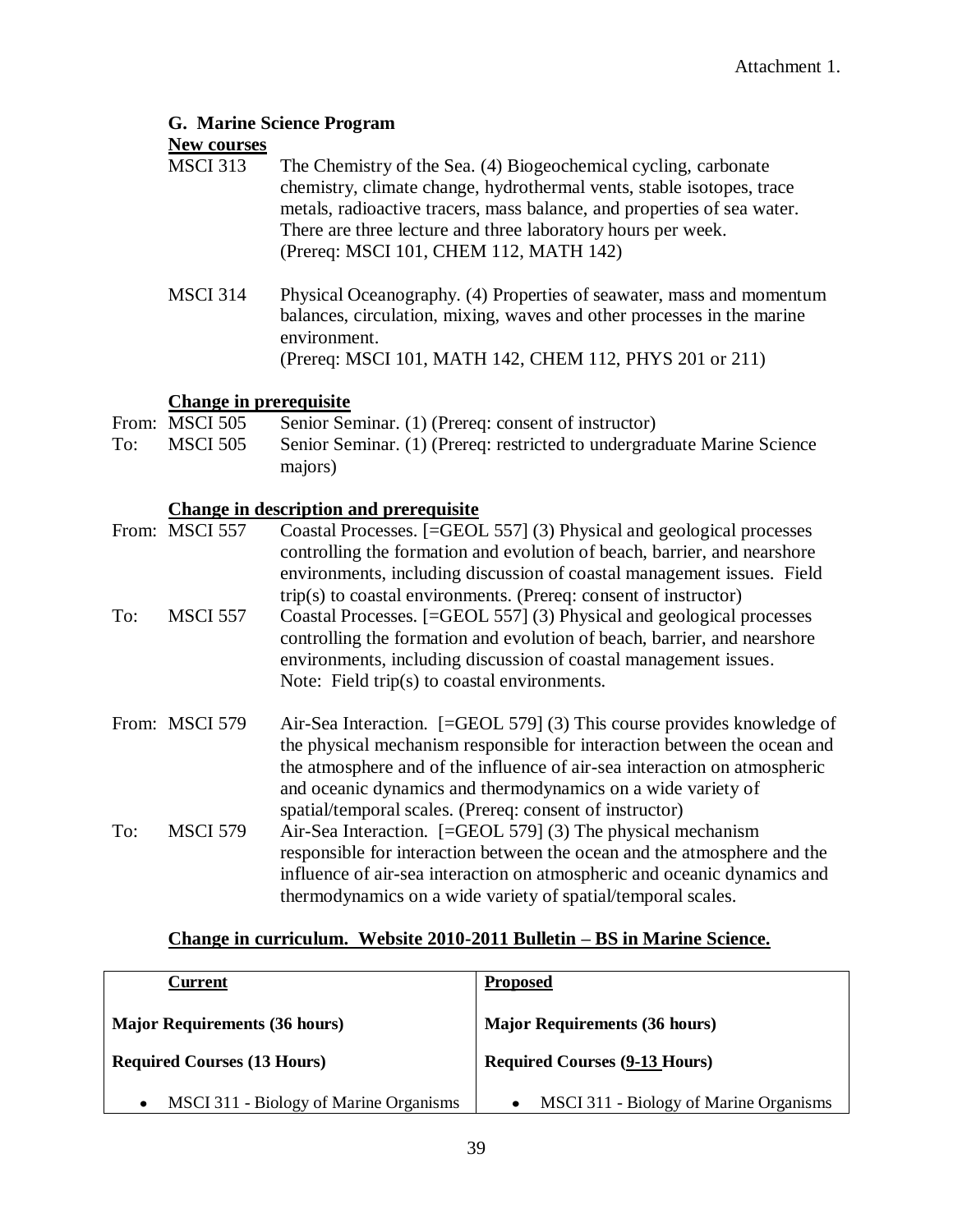| MSCI 312 - Physical and Chemical<br>$\bullet$ | MSCI 312 - Physical and Chemical<br>$\bullet$        |
|-----------------------------------------------|------------------------------------------------------|
| Oceanography                                  | Oceanography or (MSCI 313 The                        |
| MSCI 460 - Field and Laboratory               | Chemistry of the Sea AND MSCI 314                    |
| <b>Investigations in Marine Science</b>       | Physical Oceanography)                               |
| MSCI 505 - Senior Seminar (one hour)<br>٠     | MSCI 505 - Senior Seminar (one hour)                 |
|                                               |                                                      |
|                                               | <b>Required Field Experience</b>                     |
|                                               | All MSCI majors are required to undertake a          |
|                                               | minimum of three weeks of field effort.              |
|                                               | Possibilities include MSCI 460, semester or          |
|                                               | summer internship, REU, semester at sea, or          |
|                                               | faculty-sponsored field research or cruise. Students |
|                                               | must submit to their advisor a short (2-3 page       |
|                                               | minimum) description of the experience; if the       |
|                                               | advisor approves the experience to be used in lieu   |
|                                               | of MSCI 460, the advisor must forward the report     |
|                                               | and approval to the Undergraduate Director. The      |
|                                               | Undergraduate Director will review and notify the    |
|                                               | Dean's office of the substitution. Students will not |
|                                               | normally receive course credit hours for their field |
|                                               | experience but may combine this requirement with     |
|                                               | independent study credit as appropriate.             |

### **H. Department of Mathematics Change in prerequisites**

| To: | From: MATH 111<br><b>MATH 111</b> | Basic College Mathematics. (3) (Prereq: qualification through placement)<br>Basic College Mathematics. (3) (Prereq: placement code MB2 required;<br>earned by Algebra Placement Test)                                                               |
|-----|-----------------------------------|-----------------------------------------------------------------------------------------------------------------------------------------------------------------------------------------------------------------------------------------------------|
|     | From: MATH 111I                   | Intensive Basic College Mathematics. (4) (Prereq: qualification through<br>placement)                                                                                                                                                               |
| To: | <b>MATH 111I</b>                  | Intensive Basic College Mathematics. (4) (Prereq: placement code MB1<br>required; earned by Algebra Placement Test)                                                                                                                                 |
|     | From: MATH 112                    | Trigonometry. (2) (Prereq: qualification through placement or a grade of C<br>or better in MATH 111)                                                                                                                                                |
| To: | <b>MATH 112</b>                   | Trigonometry. (2) (Prereq: placement code MB4-9 required; earned by<br>grade of C or better in MATH 111 or 111I, or Algebra Placement Test)                                                                                                         |
| To: | From: MATH 115<br><b>MATH 115</b> | Precalculus Mathematics. (4) (Prereq: qualification through placement)<br>Precalculus Mathematics. (4) (Prereq: placement code MA2 or MC0-9<br>required; earned by a grade of C or better in MATH 111 or 111I, or by<br>Precalculus Placement Test) |
|     | From: MATH 116                    | Brief Precalculus Mathematics. (2) (Prereq: qualification through<br>placement)                                                                                                                                                                     |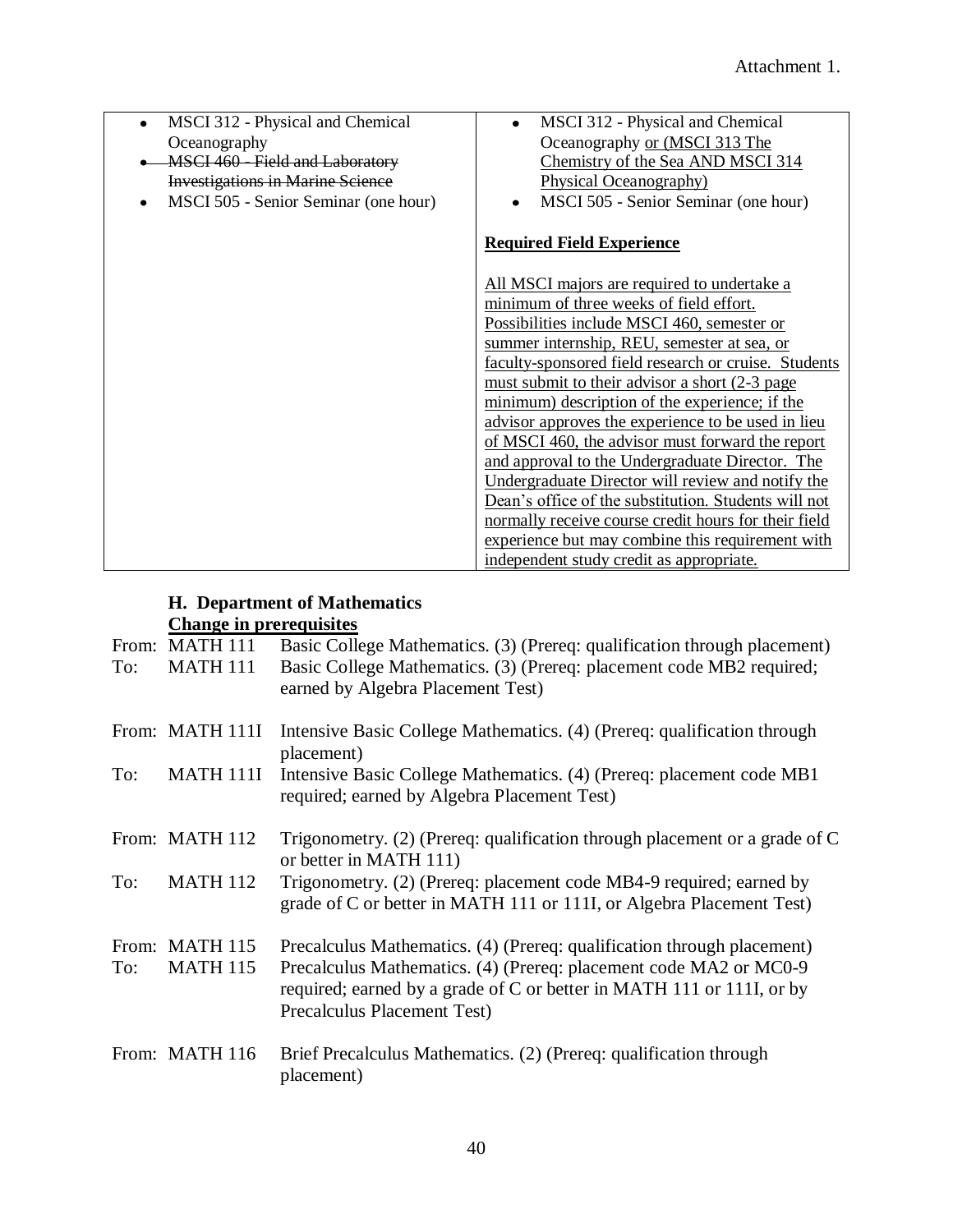| To: | <b>MATH 116</b>                   | Brief Precalculus Mathematics. (2) (Prereq: placement code MA4-9 (or<br>departmental permission) required; earned by grade of C or better in<br>MATH 115 or by Precalculus Placement Test)    |  |
|-----|-----------------------------------|-----------------------------------------------------------------------------------------------------------------------------------------------------------------------------------------------|--|
|     | From: MATH 122                    | Calculus for Business Administration and Social Sciences (3) (Prereq:<br>qualification through placement or a grade of C or better in MATH 111 or<br>115)                                     |  |
| To: | <b>MATH 122</b>                   | Calculus for Business Administration and Social Sciences (3) (Prereq:<br>placement code MB4-9 required; earned by grade of C or better in<br>MATH 111/111I, or by Algebra Placement Test)     |  |
|     | From: MATH 141                    | Calculus I. $(4)$ (Prereq: qualification through placement or a grade of C or<br>better in MATH 112 or 115)                                                                                   |  |
| To: | <b>MATH 141</b>                   | Calculus I. (4) (Prereq: placement code MA4-9 or MD0-9 required; earned<br>by grade of C or better in MATH 112. 115, 116, or by Precalculus<br>Placement Test)                                |  |
|     | From: MATH 170                    | Finite Mathematics. (3) (Prereq: qualification through placement or a<br>grade of C or better in MATH 111 or 115)                                                                             |  |
| To: | <b>MATH 170</b>                   | Finite Mathematics. (3) (Prereq: placement code MB4-9, MC0-9, or<br>MD0-9 required; earned by grade of C or better in MATH 111/111I, or<br>by Algebra Placement Test)                         |  |
|     | From: MATH 221                    | Basic Concepts of Elementary Mathematics I. (3) (Prereq: qualification<br>through placement or a grade of C or better in MATH 111 or 115)                                                     |  |
| To: | <b>MATH 221</b>                   | Basic Concepts of Elementary Mathematics I. (3) (Prereq: placement code<br>MB4-9, MC0-9, or MD0-9 required; earned by grade of C or better in<br>MATH 111/111I, or by Algebra Placement Test) |  |
| To: | From: MATH 222<br><b>MATH 222</b> | Basic Concepts of Elementary Mathematics II. (3) (Prereq: 221)<br>Basic Concepts of Elementary Mathematics II. (3) (Prereq: grade of C or<br>better in MATH 221, or consent of instructor)    |  |
| To: | From: MATH 300<br><b>MATH 300</b> | Transition to Advanced Mathematics. (3) (Prereq: MATH 142)<br>Transition to Advanced Mathematics. (3) (Prereq: grade of C or better in<br><b>MATH 142)</b>                                    |  |
| To: | From: MATH 374<br><b>MATH 374</b> | Discrete Structures. (3) (Prereq: MATH 142 and CSCE 146)<br>Discrete Structures. (3) (Prereq: grade of C or better in both MATH 142<br>and CSCE 146)                                          |  |

### **I. Department of Philosophy**

**Change in title and description**<br>From: PHIL 522 Introduction to Ser Introduction to Semantics. [=LING 627] (3) Introduction to the study of linguistic meaning, including the following topics: meaning, reference,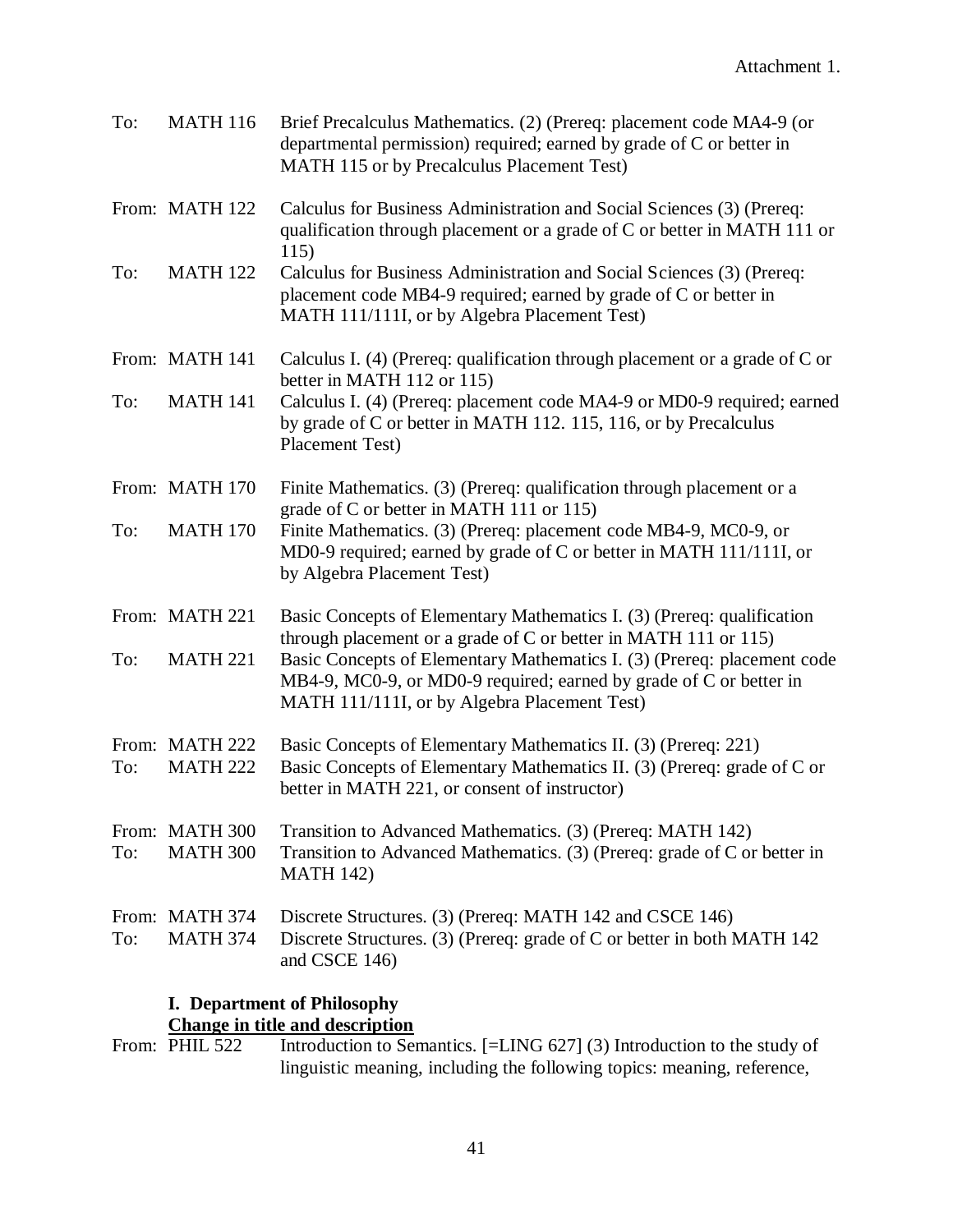and truth; the connections among language, thought, and reality; word meaning and sentence meaning; possible worlds and modality; thematic roles; meaning and context; presupposition and implicature; speech acts; formal semantics; and cognitive semantics.

To: PHIL 522 Introduction to Semantics and Pragmatics. [=LING 627] (3) Introduction to the study of semantics, including topics such as: Extensionalist versus intensionalist theories of meaning; internalist versus externalist theories of meaning; word- versus sentence-level meaning; possible worlds semantics; theories of tense and aspect; and cognitive semantics. Pragmatic themes include: Indexicals; presupposition; implicature; and speech act theory.

### **J. Department of Religious Studies Change in description**

From: RELG 330 Faith, Doubt, and God. (3) Judco-Christian views of God; modern criticism and contemporary responses.

To: RELG 330 Faith, Doubt, and God. (3) Debate concerning the existence of God among theists, atheists, and agnostics; classic and contemporary arguments.

### **New course**

RELG 410 Origins of Western Morality. (3) Greek and Roman ethical theory, its adaptation into Judean and Christian traditions and impact on Western models of morality.

### **K. Department of Statistics**

### **New course and Distance Education Delivery**

- STAT 535 Introduction to Bayesian Data Analysis. (3) Principles of Bayesian statistics, including: one- and multi-sample analyses; Bayesian linear models; Monte Carlo approaches; prior elicitation; hypothesis testing and model selection; hierarchical models; selected advanced models; statistical packages such as WinBUGS and R. (Prereq: STAT 511 and 515 or equivalent, or CSCE 582 [=STAT 582]
- STAT 541 Advanced SAS Programming. (3) Advanced programming techniques in SAS, including database management, macro language, and efficient programming practices. (Prereq: STAT 540)

### **Change in course number**

|     | From: STAT 517 | Computing in Statistics. (3) |
|-----|----------------|------------------------------|
| To: | STAT 540       | Computing in Statistics. (3) |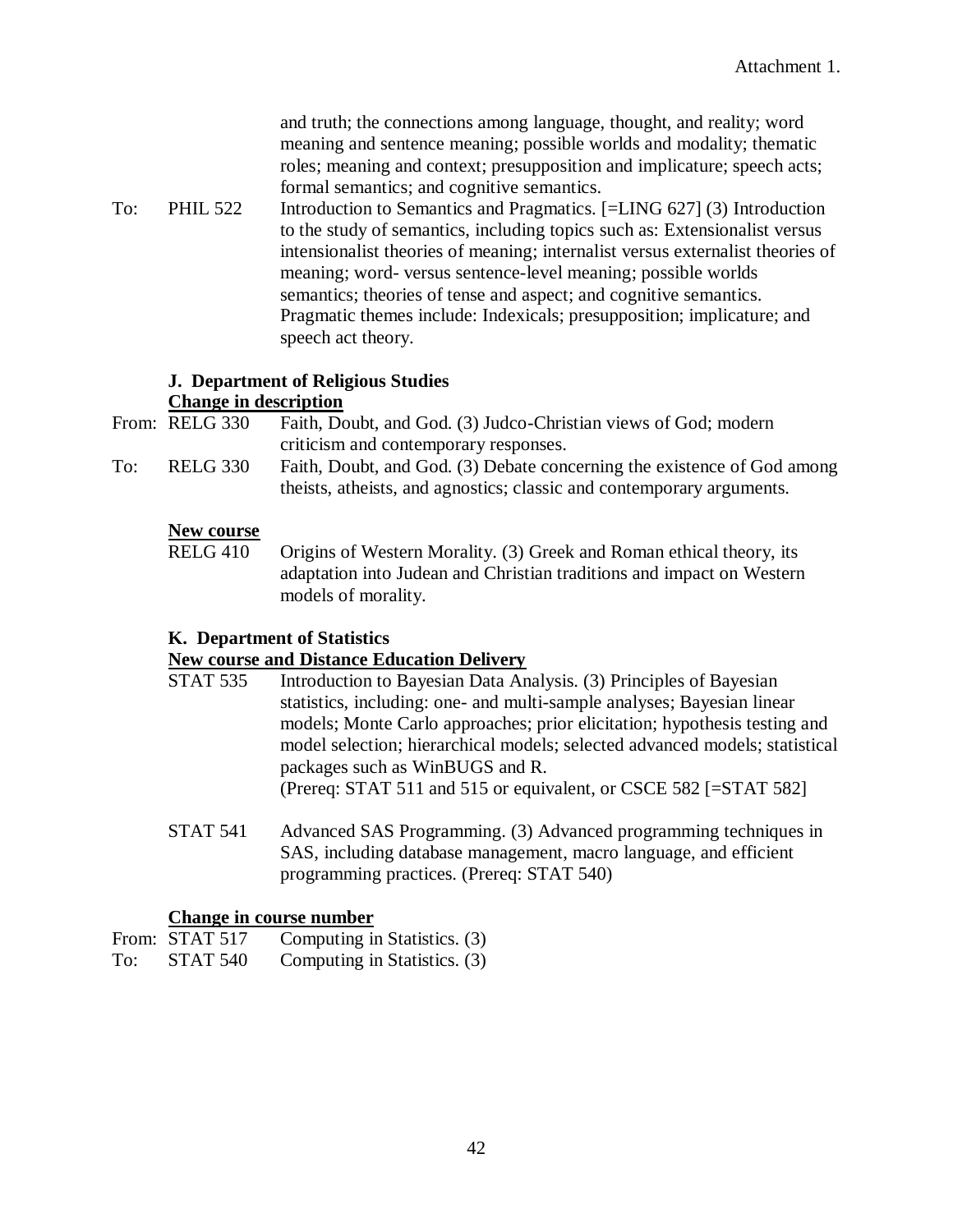### **Change in curriculum. Website 2010-2011 Bulletin – BS in Statistics**

| <b>Current</b>                                                                                                                       | <b>Proposed</b>                                                                                                                                 |
|--------------------------------------------------------------------------------------------------------------------------------------|-------------------------------------------------------------------------------------------------------------------------------------------------|
| <b>Major Requirements</b>                                                                                                            | <b>Major Requirements</b>                                                                                                                       |
| <b>General Major (27 Hours)</b>                                                                                                      | <b>General Major (27 Hours)</b>                                                                                                                 |
| <b>Theory and Models (9 Hours)</b>                                                                                                   | <b>Theory and Models (9 Hours)</b>                                                                                                              |
| STAT 511 - Probability<br>STAT 512 - Mathematical Statistics<br>$\bullet$<br>STAT 513 - Theory of Statistical Inference<br>$\bullet$ | STAT 511 - Probability<br>STAT 512 - Mathematical Statistics<br>$\bullet$<br>STAT 513 - Theory of Statistical Inference<br>$\bullet$            |
| <b>Methods and Computation (9 Hours)</b>                                                                                             | <b>Methods and Computation (9 Hours)</b>                                                                                                        |
| STAT 509 * or STAT 515 *<br>$\bullet$<br>STAT 516 - Statistical Methods II<br>$\bullet$<br>-[STAT 517 - Computing in Statistics]     | STAT 509 * or STAT 515 *<br>STAT 516 - Statistical Methods II<br>$\bullet$<br>STAT 540 – Computing in Statistics                                |
| <b>Advanced Applications (9 Hours)</b>                                                                                               | <b>Advanced Applications (9 Hours)</b>                                                                                                          |
| Select three courses from STAT 500 or<br>above (excluding STAT 509 and 515).                                                         | Select three courses from STAT 500 or<br>$\bullet$<br>above (excluding STAT 509 and 515).                                                       |
| <b>Major with Emphasis in Actuarial Mathematics</b><br>and Statistics (57-58 hours)                                                  | <b>Major with Emphasis in Actuarial Mathematics</b><br>and Statistics (57-58 hours)                                                             |
| <b>Theory and Models (9 Hours)</b>                                                                                                   | <b>Theory and Models (9 Hours)</b>                                                                                                              |
| STAT 511 - Probability<br>STAT 512 - Mathematical Statistics<br>$\bullet$<br>STAT 513 - Theory of Statistical Inference<br>$\bullet$ | STAT 511 - Probability<br>STAT 512 - Mathematical Statistics<br>$\bullet$<br>STAT 513 - Theory of Statistical Inference<br>$\bullet$            |
| <b>Methods and Computation (9 Hours)</b>                                                                                             | <b>Methods and Computation (9 Hours)</b>                                                                                                        |
| STAT 509 * or STAT 515 *<br>STAT 516 - Statistical Methods II<br>[STAT 517 - Computing in Statistics]                                | • STAT 509 $*$ or STAT 515 $*$<br>STAT 516 - Statistical Methods II<br>٠<br>STAT 540 – Computing in Statistics                                  |
| <b>Advanced Applications (9 Hours)</b>                                                                                               | <b>Advanced Applications (9 Hours)</b>                                                                                                          |
| STAT 510 - Applied Stochastic Processes<br>STAT 520 - Forecasting and Time Series<br>٠<br>Select one course from STAT 500*           | STAT 510 - Applied Stochastic Processes<br>STAT 520 - Forecasting and Time Series<br>$\bullet$<br>Select one course from STAT 500*<br>$\bullet$ |
| <b>Cognate in Mathematics (12-13 Hours)</b>                                                                                          | <b>Cognate in Mathematics (12-13 Hours)</b>                                                                                                     |
| MATH 241 - Vector Calculus<br><b>MATH 526</b>                                                                                        | <b>MATH 241 - Vector Calculus</b><br><b>MATH 526</b>                                                                                            |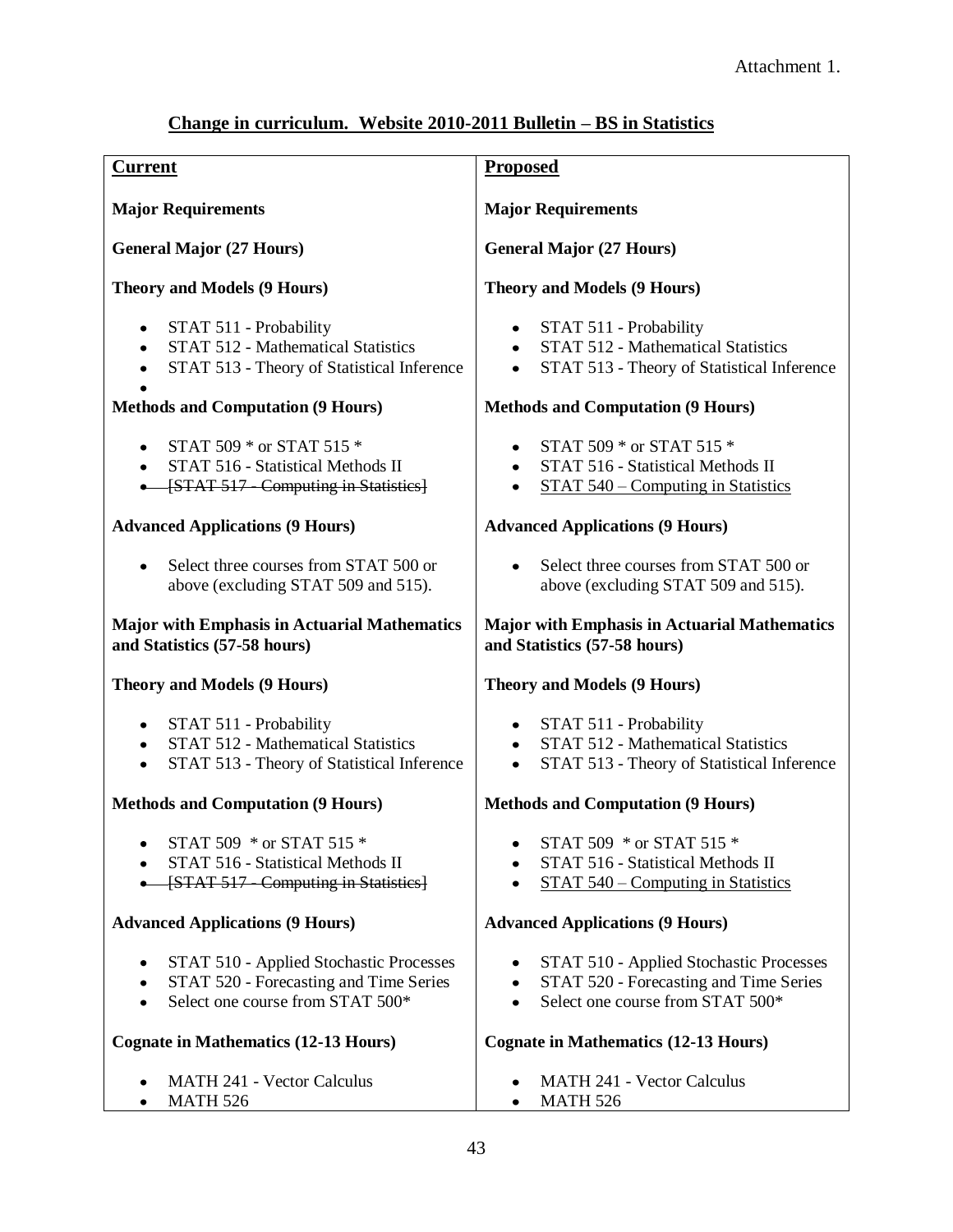| <sub>or</sub>                              | <sub>or</sub>                               |
|--------------------------------------------|---------------------------------------------|
| <b>MATH 544</b>                            | <b>MATH 544</b>                             |
| Select six hours from the following:       | Select six hours from the following:        |
| MATH 550 - Vector Analysis                 | MATH 550 - Vector Analysis                  |
| $\bullet$                                  | $\bullet$                                   |
| MATH 554 - Analysis I                      | MATH 554 - Analysis I                       |
| $\bullet$                                  | $\bullet$                                   |
| <b>MATH 570 - Discrete Optimization</b>    | <b>MATH 570 - Discrete Optimization</b>     |
| $\bullet$                                  | $\bullet$                                   |
| Minor in Risk Management and Insurance (18 | Minor in Risk Management and Insurance (18) |
| Hours)                                     | Hours)                                      |
| Refer to the Risk Management and Insurance | Refer to the Risk Management and Insurance  |
| Minor for requirements.                    | Minor for requirements.                     |

### **2. MOORE SCHOOL OF BUSINESS**

### **A. Department of Accounting**

### **New course and Distance Education Delivery**

ACCT 225D Introduction to Financial Accounting. (3) The study of financial accounting and reporting topics related to business decisions. Note: ACCT 225D is a version of ACCT 225 for degree fulfillment purposes.

### **3. COLLEGE OF EDUCATION**

### **Change in description**

|     | From: EDEC 336  | Culturally Relevant Pedagogy in Early Childhood Classrooms. (3) A study       |
|-----|-----------------|-------------------------------------------------------------------------------|
|     |                 | of the theoretical and practical foundations of effective teaching in diverse |
|     |                 | classroom environments. Ethnicity, gender, social class, religion and         |
|     |                 | other issues are considered from multiple perspectives.                       |
| To: | <b>EDEC</b> 336 | Culturally Relevant Pedagogy in Early Childhood Classrooms. (3) A study       |
|     |                 | of the theoretical and practical foundations of effective teaching in diverse |
|     |                 | classroom environments. Ethnicity, gender, social class, religion and         |
|     |                 | other issues are considered from multiple perspectives. Enrollment            |
|     |                 | restricted to Early Childhood Education majors.                               |
|     |                 | <b>Proposed Effective Date: Summer I 2011</b>                                 |
|     |                 |                                                                               |

### **Change in prerequisite and corequisite**

|     |                | <b>Proposed Effective Date: Summer I 2011</b>                      |
|-----|----------------|--------------------------------------------------------------------|
|     |                | Education; Coreq: EDEC 342P and EDEC 347)                          |
|     |                | (Prereq: admission to Professional Program in Early Childhood)     |
| To: | EDEC 342       | The Young Child: Development, Care, and Education (3-8 years). (3) |
|     |                | (Prereq: EDEC 340 and EDEC 340P; Coreq: EDEC 342P)                 |
|     | From: EDEC 342 | The Young Child: Development, Care, and Education (3-8 years). (3) |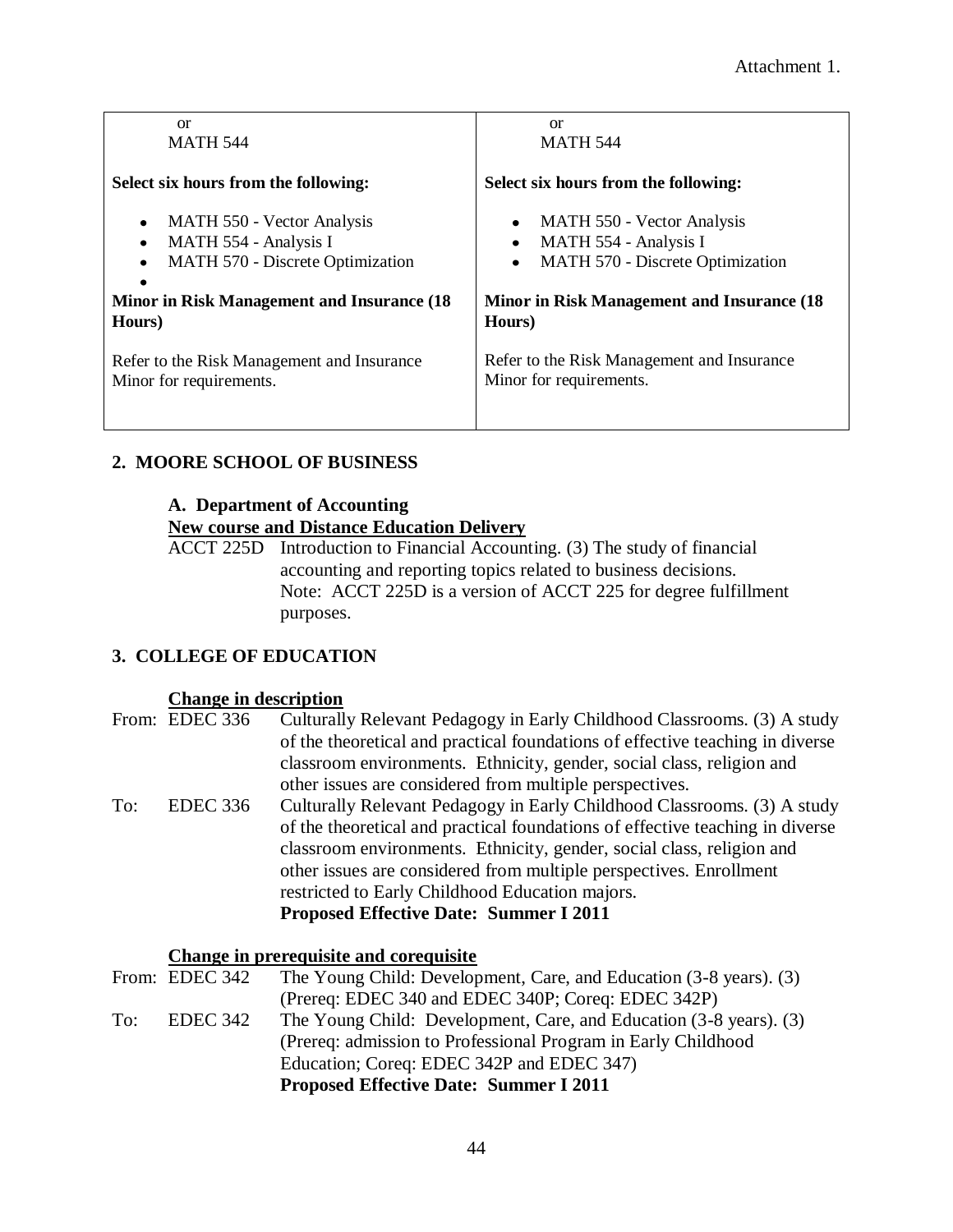|     |          | From: EDEC 342P The Young Child: Development, Care, and Education (3-8 years) |
|-----|----------|-------------------------------------------------------------------------------|
|     |          | Practicum. (3) (Prereq: EDEC 340 and EDEC 340P; Coreq: EDEC 342P)             |
| To: | EDEC 342 | The Young Child: Development, Care, and Education (3-8 years).                |
|     |          | Practicum. (3) (Prereq: admission to Professional Program in Early            |
|     |          | Childhood Education; Coreq: EDEC 342 and EDEC 347)                            |
|     |          | <b>Proposed Effective Date: Summer I 2011</b>                                 |

### **Change in description, prerequisite, and corequisite**

|     | From: EDEC 347  | Community of Learners and Classroom Management in Early Childhood.       |
|-----|-----------------|--------------------------------------------------------------------------|
|     |                 | (3) Methods of building a community of learners including child guidance |
|     |                 | and group management that foster the development of self-control and     |
|     |                 | learning.                                                                |
| To: | <b>EDEC 347</b> | Community of Learners and Classroom Management in Early Childhood.       |
|     |                 | (3) Methods of building a community of learners including child guidance |
|     |                 | and group management that fosters the development of self-control and    |
|     |                 | learning. (Prereq: admission to Professional Program in Early            |
|     |                 | Childhood Education; Coreq: EDEC 342 and EDEC 342P)                      |
|     |                 | <b>Proposed Effective Date: Summer I 2011</b>                            |

### **Addition of prerequisite**

| To: | From: EDML 553<br><b>EDML 553</b> | Methods and Materials for Teaching Science in the Middle Grades. (3)<br>Methods and Materials for Teaching Science in the Middle Grades. (3)<br>(Prereq: admission to professional program or consent of instructor) |
|-----|-----------------------------------|----------------------------------------------------------------------------------------------------------------------------------------------------------------------------------------------------------------------|
|     | From: EDML 563                    | Methods and Materials for Teaching Social Studies in the Middle School.<br>(3)                                                                                                                                       |
| To: | EDML 563                          | Methods and Materials for Teaching Social Studies in the Middle School.<br>(3) (Prereq: admission to professional program or consent of<br>instructor)                                                               |
|     | From: EDML 573                    | Methods and Materials for Teaching English/Language Arts in the Middle<br>Grades. (3)                                                                                                                                |
| To: | EDML 573                          | Methods and Materials for Teaching English/Language Arts in the Middle<br>Grades. (3) (Prereq: admission to professional program or consent of<br>instructor)                                                        |
|     | From: EDML 583                    | Methods and Materials for Teaching Mathematics in the Middle Grades.<br>(3)                                                                                                                                          |
| To: | <b>EDML 583</b>                   | Methods and Materials for Teaching Mathematics in the Middle Grades.<br>(3) (Prereq: admission to professional program or consent of<br>instructor)                                                                  |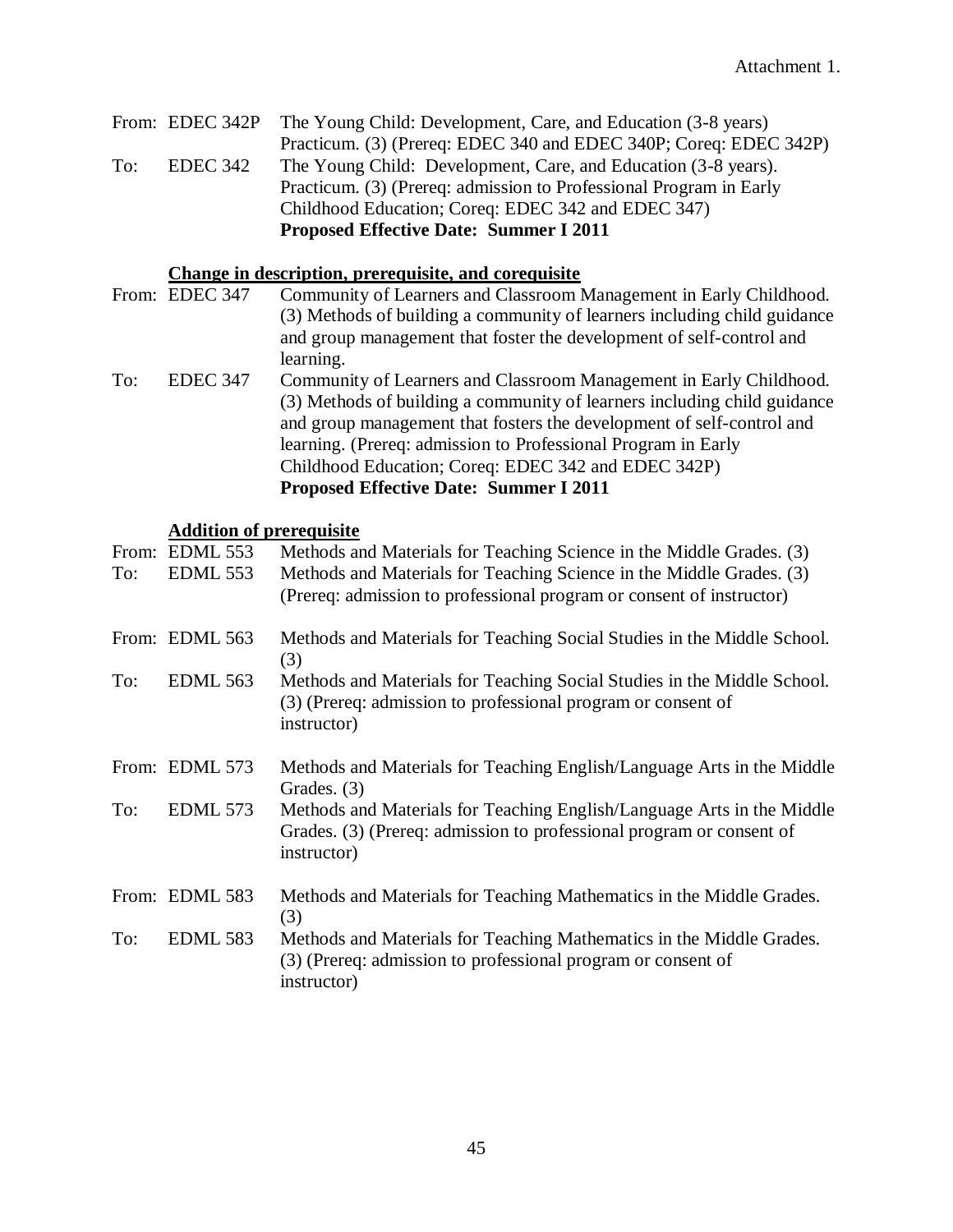### **4. COLLEGE OF ENGINEERING AND COMPUTING**

#### **New course**

ENCP 460 Special Topics in Engineering and Computing. (1-6) Emerging topics in engineering and computing. Course content varies and will be announced in the schedule of classes by suffix and title. May be repeated up to 8 hours as topic varies. (Prereq: permission of instructor)

#### **A. Department of Civil Engineering**

### **New courses and Distance Education Delivery**

- ECIV 526 Timber and Masonry Design. (3) Basic engineering properties of timber and masonry materials, design methods and philosophies for timber and masonry structures. Particular attention is paid to current codes, specifications and analysis. (Prereq: a grade of C or better required in ECIV 320)
- ECIV 588 Design of Railway Bridges and Structures. (3) Introduction to railway infrastructure; Structural design considerations and criteria of railway structures; Bridge types and components; Planning and preliminary design of modern railway bridges; Loads and forces; Structural analysis and design of steel railway bridges and components. (Prereq: ECIV 320 – a grade of C or better required and 330; Coreq: ECIV 325 or 327 or instructor's approval)

### **5. COLLEGE OF HOSPITALITY, RETAIL, AND SPORT MANAGEMENT**

#### **Department of Retailing**

#### **New course**

RETL 530 Fashion and the Law. (3) Examination of domestic and international laws which affect the fashion industry, such as intellectual property protection, licensing agreements, operational and marketing issues, and international trade. (Prereq: ITEC 240 or equivalent)

### **6. COLLEGE OF MASS COMMUNICATIONS AND INFORMATION STUDIES**

#### **School of Library and Information Science Change in title and description**

| Change in this and assemption |                                                                                                                                                                                                                                               |
|-------------------------------|-----------------------------------------------------------------------------------------------------------------------------------------------------------------------------------------------------------------------------------------------|
|                               | Information Use and Literacy. (3) Introduction to information services and<br>resources available in print and electronic formats. Development of<br>information seeking practices for research and content management                        |
|                               | activities.                                                                                                                                                                                                                                   |
| <b>SLIS 202</b>               | Introduction to Information Literacy and Technology. (3) An introduction<br>to the basic information technologies used in all types of information<br>organizations and the essential concepts and skills needed for information<br>literacy. |
|                               | From: SLIS 202                                                                                                                                                                                                                                |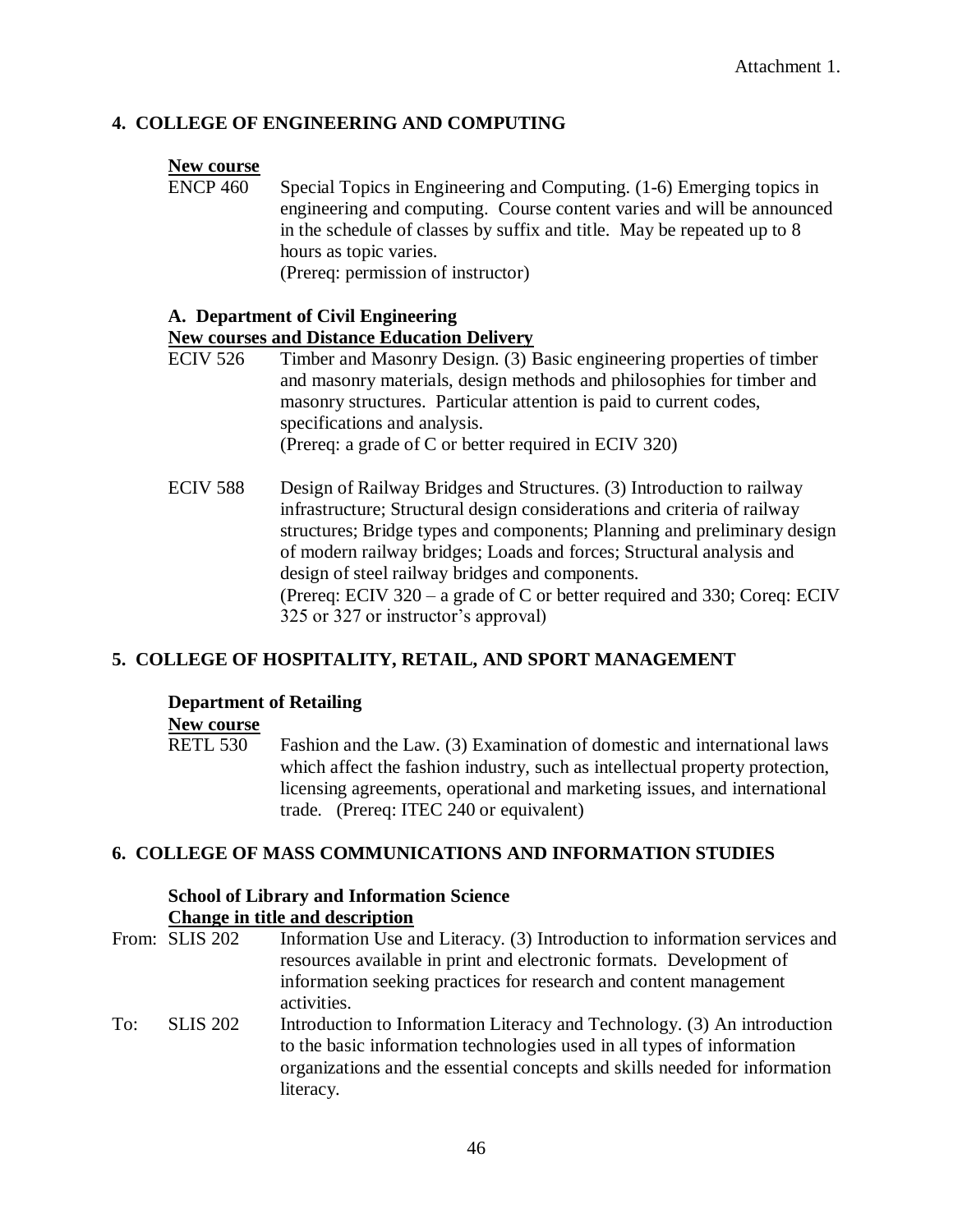### **7. COLLEGE OF SOCIAL WORK**

### **Change grading system from Standard to Pass/Fail**

SOWK 481 Practicum I: Field Education. (3) SOWK 482 Practicum II: Field Education. (3)

### **8. SYSTEM AFFAIRS AND EXTENDED CAMPUSES**

### **Palmetto Programs**

### **Change in curriculum. Website 2010-2011 Bulletin – BA in Organizational Leadership revision of grade requirement**

### **Change in curriculum. Website 2010-2011 Bulletin – BA in Organizational Leadership addition of 9 course options**

| <b>Current</b>                           | <b>Proposed</b>                               |
|------------------------------------------|-----------------------------------------------|
|                                          |                                               |
| I. Employer & Employees                  | I. Employer & Employees                       |
| MGMT 374 - Management of Human Resources | MGMT 374 - Management of Human Resources      |
| MGMT 376 - Organization Behavior         | MGMT 376 - Organization Behavior              |
| PHIL 211 - Contemporary Moral Issues     | PHIL 211 - Contemporary Moral Issues          |
| PSYC 360 - Applied Psychology            | PSYC 360 - Applied Psychology                 |
| PSYC 430 - Survey of Social Psychology   | PSYC 420 - Survey of Developmental Psychology |